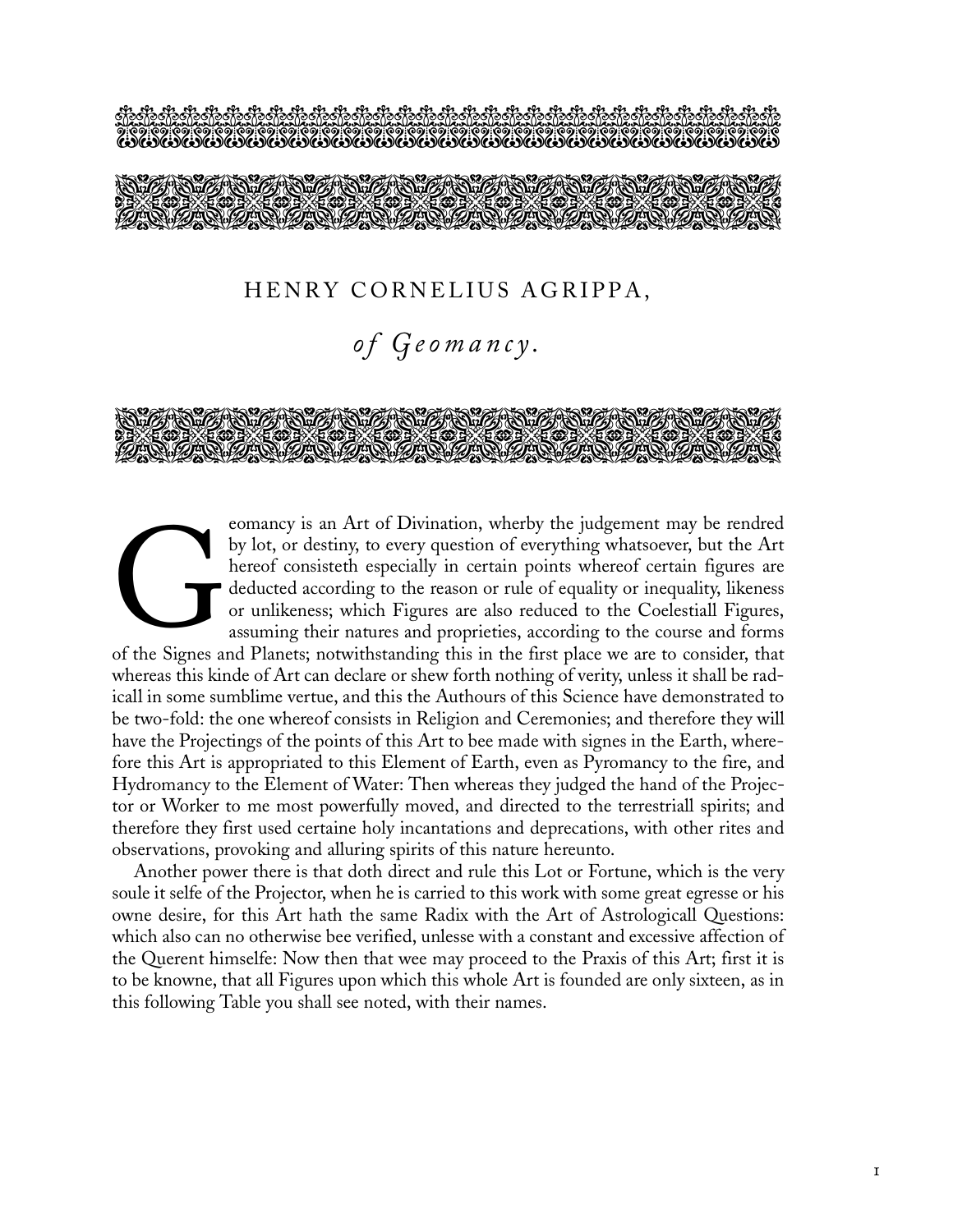| The Greater  | The lesser For-     | Solis        |
|--------------|---------------------|--------------|
| Fortune      | tune                |              |
| ×<br>×       | ×                   | $\odot$      |
|              | ×                   |              |
| ×            | ×                   |              |
|              |                     |              |
| ×            | sk.                 |              |
| Via          | Populus             | Lunae        |
| ×            | ×<br>×.             |              |
| ×            | ×<br>×              |              |
| ×            | ×<br>×              | $\mathbb{C}$ |
|              |                     |              |
| ×            | ×<br>×              |              |
| Acquisitio   | Laetitia            | Jovis        |
| $*$          | ×.                  |              |
|              | ×<br>*              |              |
|              |                     | 2            |
|              | ×<br>*              |              |
| ×            | ×<br>×.             |              |
| Puella       | Amissio             | Veneris      |
| ×            | ×                   |              |
|              |                     |              |
|              |                     | ¥            |
| ×            |                     |              |
| ×            | ×                   |              |
| Conjunctio   | Albus               | Mercurii     |
| *<br>×       | ×.<br>×             |              |
| ×            | ×<br>×              |              |
| sk.          | ×                   | ₫            |
|              |                     |              |
| $\gg$<br>*   | $\mathcal{A}$<br>×. |              |
| Puer         | Rubeus              | Martis       |
| ×            | *.<br>×             |              |
| sk.          | ×                   |              |
|              |                     | ර            |
| ×            | ×<br>×              |              |
| ×            | ×<br>×.             |              |
| Carcer       | Tristitia           | Saturni      |
| ×            | ×<br>×              |              |
|              |                     |              |
|              |                     | $\hbar$      |
|              |                     |              |
|              |                     |              |
| Dragons head | Dragons taile       |              |
| ×<br>sk.     | ×                   |              |
| 綦            | 冰                   | ℅            |
|              |                     |              |
| ×            |                     | ပီ           |
| ∗            |                     |              |
|              |                     |              |

#### **Table 1: The Geomantic Figures**

Now we proceed to declare with what Planets these Figures are distributed; for hereupon all the propriety and nature of Figures and the judgement of the whole Art dependeth: Therefore the greater and lesser Fortune are ascribed to the Sun; but the first or greater Fortune is when the Sun is diurnall, and posited in his dignities; the other, or lesser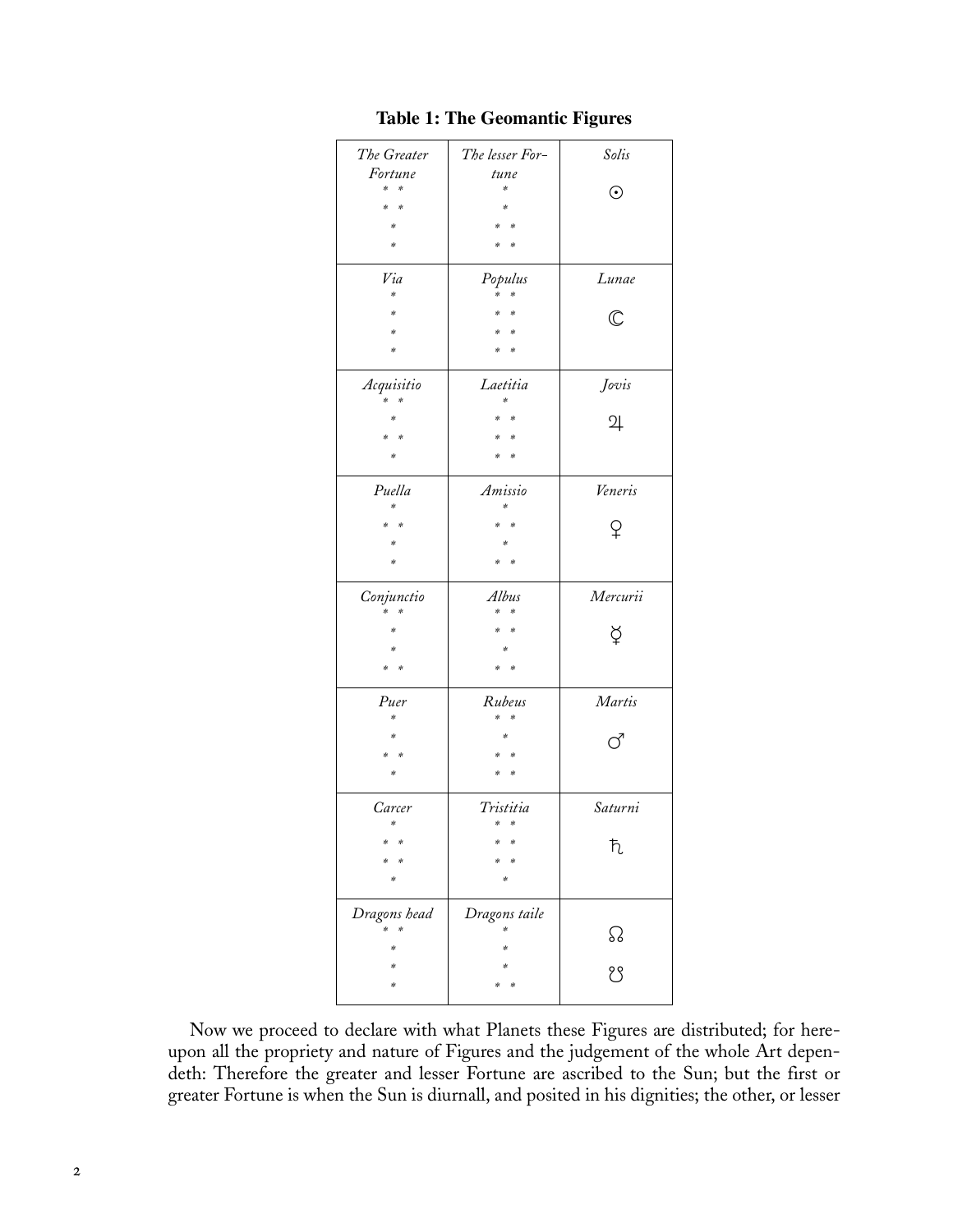Fortune is when the Sun is nocturnall, or placed in lesse dignities: *Via*, and *Populus* (that is, the Way , and People) are referred to the Moone; the first from her beginning and encreasing, the second from her full light and quarter decreasing: *Acquisitio*, and *Laetitia* (which is Gaine, Profit; Joy and Gladness) are of Jupiter: But the first hath Jupiter the greater Fortune, the second the lesse, but without detriment: *Puella*, and *Amissio* are of Venus; the first fortunate, the other (as it were) retrograde, or combust: *Conjunctio* and *Albus* are both Figures of Mercury, and are both good; but the first the more Fortunate: *Puer*, and *Rubeus* are Figures ascribed to Mars; the first whereof hath Mars benevolent, the second malevolent: *Carcer*, and *Tristitia* are both Figures of Saturn and both evill; but the first of the greater detriment: The Dragons head, and Dragons tayle doe follow their own natures.

And these are the infallible comparisons of the Figures, and from these wee may easily discerne the equality of their signes; therefore the greater and lesser Fortunes have the signes of *Leo*, which is the House of the Sun: *Via* and *Populus* have the signe of *Cancer*, which is the House of the Moone: *Acquisitio* hath for his signe *Pisces;* and *Laetitia*, *Sagitary*, which are both the Houses of Jupiter: *Puella* hath the signe of Taurus, and *Amissio* of Libra, which are the Houses of Venus: *Conjunctio* hath for its signe Virgo, and *Albus* the signe Gemini, the Houses of Mercury: *Puella* and *Rubeus* have for their signe Scorpio, the House of Mars:1 *Carcer* hath the signe of *Capricorne*, and *Tristitia Aquary*, the Houses of Saturn: The Dragons head and taile are thus divided, the head to *Capricorne*, and the Dragons taile adhereth to *Scorpio*; and from hence you may easily obtaine the triplicities of these signs after the manner of the triplicities of the signes of the Zodiack: *Puer* therefore, both Fortunes, and *Laetitia* do govern the fiery triplicity; *Puella*, *Conjunctio*, *Carcer*, and the Dragons head the earthly triplicity: *Albus*, *Amissio*, and *Tristitia*, doe make the Airy triplicity: and *Via*, *Populus*, and *Rubeus*, with the Dragons taile, and *Acquisitio* do rule the watry triplicity, and this order is taken according to the course or manner of the signes.

But if any one will constitute these triplicities according to the natures of the Planets, and the Figures themselves, let him observe this Rule, that *Fortuna major*, *Rubeus*, *Puer*, and *Amissio* doe make the fiery triplicity: *Fortuna minor*, *Puella*, *Laetitia*, and *Conjunctio* triplicity of Ayre: *Acquisitio*, the Dragons taile, *Via*, and *Populus* doe governe the watry triplicity; and the earthly triplicity is ruled by *Carcer*, *Tristitia*, *Albus*, and the Dragons head. And this way is rather to be observed then the first which we have set forth; because it is constituted according to the Rule and manner of the signes.

This order is also far more true and rationall then that which vulgarly is used, which is described after this manner: of the Fiery triplicity are, *Cauda*, *Fortuna minor*, *Amissio*, and *Rubeus:* of the Airy triplicity are, *Acquisitio*, *Laetitia*, *Puer*, and *Conjunctio:* of the watry triplicity are, *Populus*, *Via*, *Albus*, and *Puella:* And *Caput*, *Fortuna major*, *Carcer*, and *Tristitia* are of the earthly triplicity.

They doe likewise distribute these Figures to the twelve signes of the Zodiack, after this manner, *Acquisitio* is given to *Aries; Fortuna*, both *major* and *minor* to *Taurus; Laetitia* to the signe *Gemini; Puella* and *Rubeus* to *Cancer; Albus* is assigned to *Leo, Via* to *Virgo;* the Dragons head, and *Conjunctio* to *Libra; Puer* is submitted to *Scorpio; Tristitia*

<sup>1.</sup> This should be *Puer* and Rubeus, with Puer assigned to Aries, as is confirmed by the following sentences.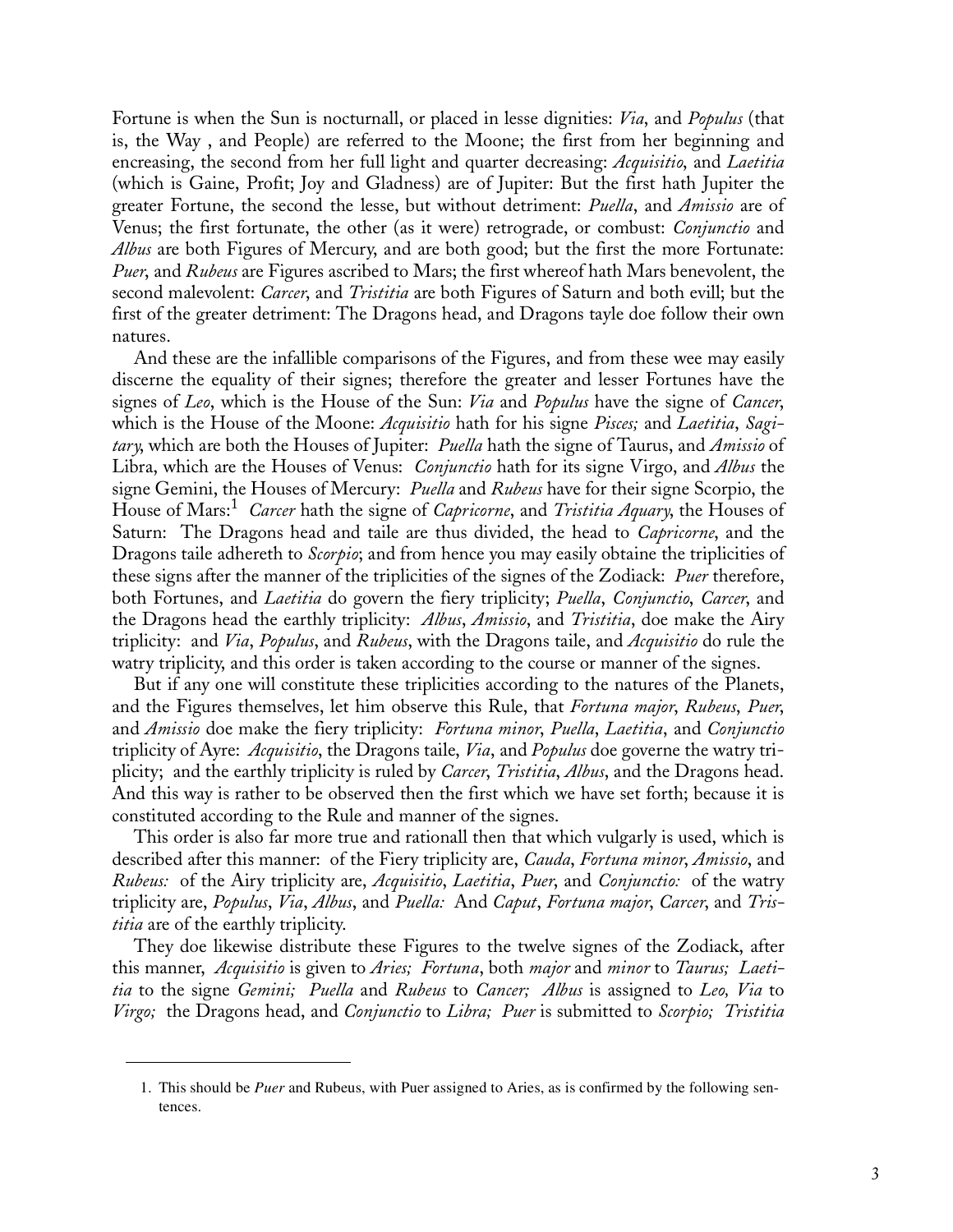and *Amissio* are assigned to *Sagitary;* the Dragons taile to *Capricorne; Populus* to *Aquarius;* and *Carcer* is assigned the signe *Pisces*.

And now we come to speake of the manner of projecting or setting downe these Figures, which is thus; that we set downe the points according to their course in four lines, from the right hand towards the left, and this in four courses: There will therefore result unto us foure Figures made in foure severall line; which foure Figures are wont to be called *Matres:* which doe bring forth the rest, filling up and compleating the whole Figure of Judgement, an whereof you may see heere following.

| $\ast$<br>$\ast$ | HIHIHIHIHIHIHI  |
|------------------|-----------------|
| $\ast$<br>$\ast$ | <b>HHHHHH</b>   |
| $\ast$           | IHHHHHH         |
| $\ast$<br>$\ast$ | <b>HHHHH</b>    |
| $\ast$           | <b>IHHHHHH</b>  |
| $\ast$           | <b>THHHH</b>    |
| $\ast$<br>$\ast$ | <b>HHHHH</b>    |
| $\ast$           | <b>THHHH</b>    |
| $\ast$<br>$\ast$ | HHHHHH          |
| $\ast$<br>$\ast$ | HHHHHH          |
| $\ast$<br>$\ast$ | HHHHHH          |
| $\ast$           | THEFFIELE       |
| $\ast$           | <b>IHHHHH</b>   |
| $\ast$           | <b>THEFFIEL</b> |
| $\ast$           | <b>THHHH</b>    |
| $\ast$           | IHHHHH          |

**Table 2: Four Matres or Original Figures (Example)**

Of these foure *Matres* are also produced foure other secondary Figures, which they call *Filia*, or Succedents, which are gathered together after this manner; that is to say, by making the four *Matres* according to their order, placing them by course one after another; then that which shall result out of every line, maketh the Figure of *Filiae*, the order whereof is by discending from the superior points through the mediums to the lowest: as in this example. $<sup>1</sup>$ </sup>

<sup>1.</sup> That is to say, the four Matres are placed in a single row as in Table 3. The dots in the top row of the figures are used to form the first Filia: The top row of the first Matre becomes the top row of the first Filia; the top row of the second Matre becomes the *second* row of the first Filia; the top row of the third Matre becomes the *third* row of the first Filia, and the top row of the last Matre becomes the *bottom* row of the first Filia. The second, third and fourth rows of the Matres are similarly used to form the remaining Filiae.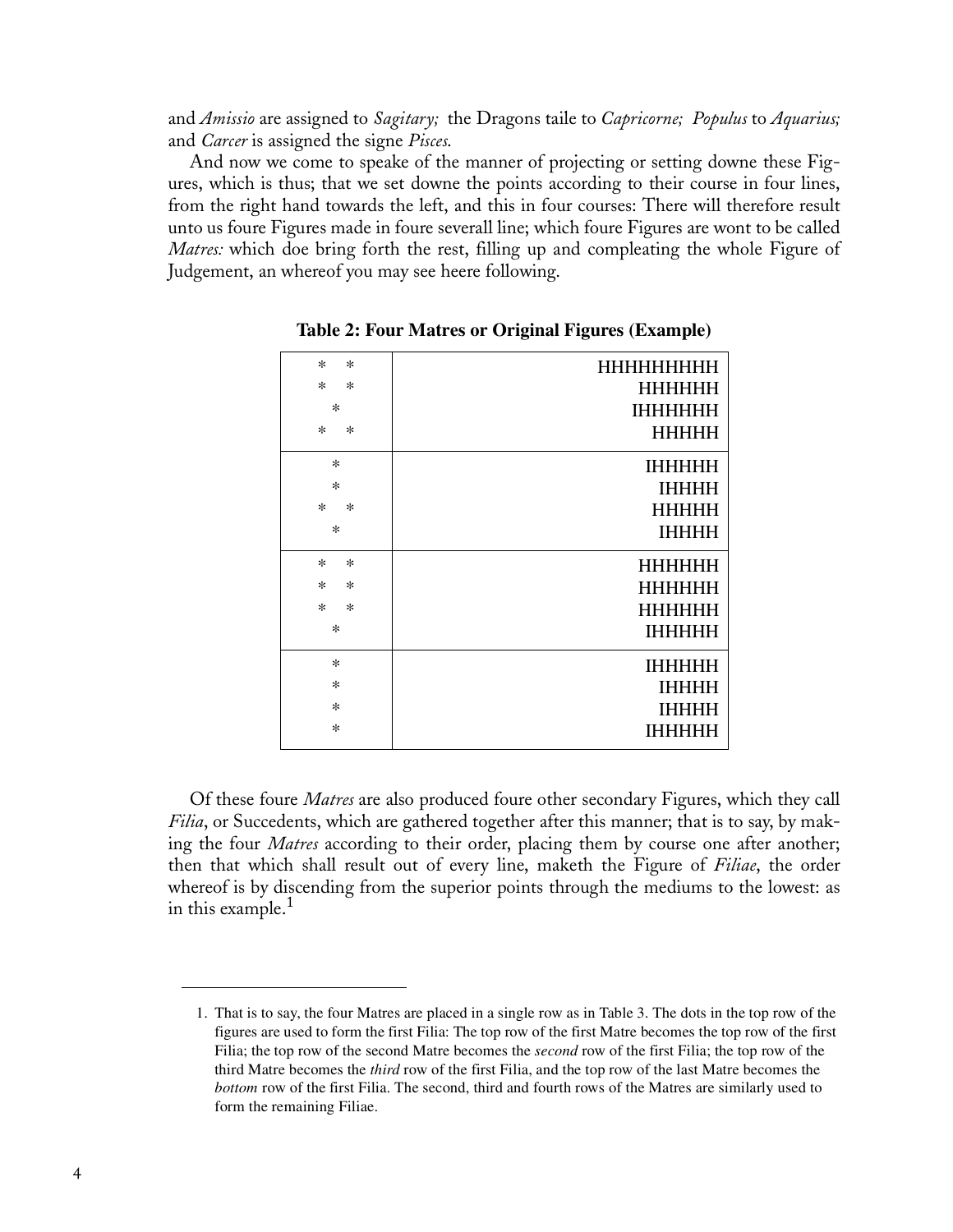#### **Table 3: Matres and the derived Filiae**

| $\ast$<br>$\ast$ | $\ast$           | $\ast$<br>$\ast$ | $\ast$        |
|------------------|------------------|------------------|---------------|
| $\ast$<br>$\ast$ | $\ast$           | $\ast$<br>$\ast$ | $\ast$        |
| $\ast$           | $\ast$<br>$\ast$ | $*$<br>$\ast$    | $\ast$        |
| $\ast$<br>$\ast$ | $\ast$           | $\ast$           | $\ast$        |
|                  |                  |                  |               |
| $*$<br>$\ast$    | $*$ *            | $\ast$           | $\ast$<br>$*$ |
| $\ast$           | $\ast$           | $\ast$<br>$\ast$ | $\ast$        |
| $\ast$<br>$*$    |                  |                  |               |
|                  | $\ast$<br>$\ast$ | $\ast$<br>$\ast$ | $\ast$        |
| $\ast$           | $\ast$           | $\ast$           | $\ast$        |

 And these 8 Figures do make 8 Houses of Heaven, after this manner, by placing the Figures from the left hand towards the right: as the foure *Matres* do make the foure first Houses, so the foure *Filia* doe make the foure following Houses, which are the fift, sixt, seaventh, and eighth: and the rest of the Houses are found after this manner; that is to say, out of the first and second is derived the ninth; out of the third and fourth the tenth; out of the fifth and sixth the eleventh; and out of the seventh and eighth the twelfth: By the combination or joyning together of the two Figures according to the rule of the even or uneven number in the remaining points of each Figure. After the same manner there are produced out of the last foure Figures; that is to say, of the ninth, tenth, eleventh, and twelfth, two Figures which they call *Coadjutrices* or *Testes;* out of which two is also one constituted, which is called the Index of the whole Figure, or thing Queried: as appeareth in this example following. $<sup>1</sup>$ </sup>

And this which we have declared is the common manner observed by Geomancers, which we do not altogether reject neither extoll; there this is also to be considered in our judgements: Now therefore I shall give unto you the true Figure of Geomancy, according to the right constitution of Astrologicall reason, which is thus.

As the former Matres doe make the foure Angles of an House, the first maketh the first Angle, the second the second Angle, the third maketh the third Angle, and the fourth the fourth Angle; so the foure Filiae arising from the Matres, doe constitute the foure succedent Houses; the first maketh the second House, the second the eleventh, the third the eighth, and the fourth maketh the fifth House: the rest of the Houses, which are Cadents are to be calculated according to the Rule of their triplicity; that is to say, by making the ninth out of the fourth<sup>2</sup> and fifth, and the sixth out of the tenth and second, of the seventh and eleventh the third, and of the fourth and eighth the twelfth.

And now you have the whole Figure of true judgement constituted according to true and efficatious reasons, whereby I shall shew how you shall compleat it: the Figure which shall bee in the first house shall give you the signe ascending, which the first Figure sheweth; which being done, you shall attribute their signes to the rest of their Houses,

<sup>1.</sup> See illustration next page.

<sup>2.</sup> Should read "first". By this alternate method, the Cadent figures are calculated by combining the figures according to the elemental triplicity of the zodiac signs that naturally correspond to each house. E.g., Aries to the first house, Taurus to the second, etc. Thus the ninth house, Sagittarius, is derived from the first and fifth houses, corresponding to Aries and Leo. The astrological chart on page 7 reflects this method, and not the "Theme" shown on the page 6.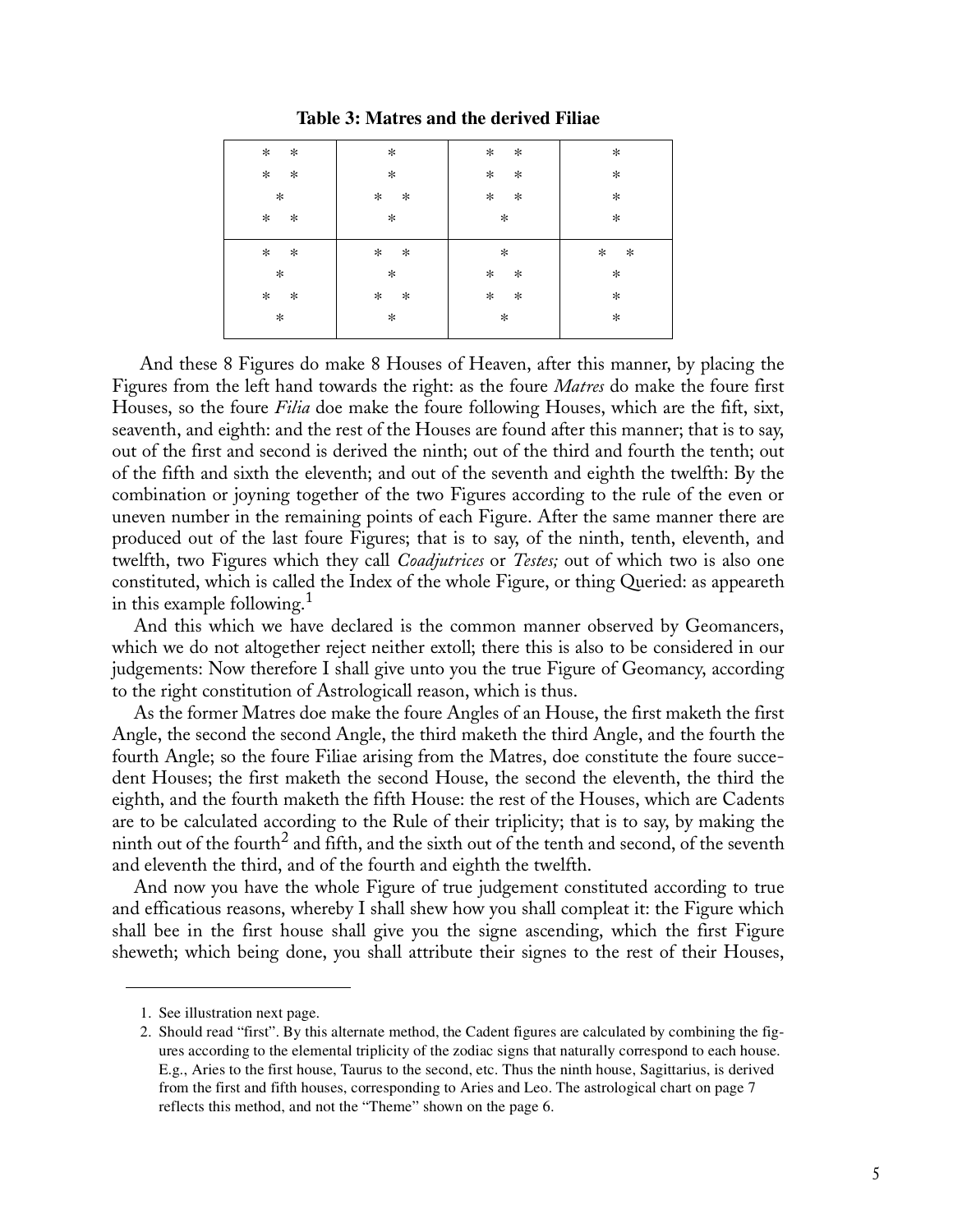

according to the order of the signes: then in every House you shall note the Planets according to the nature of the Figure: then from all these you shall build your judgement according to the signification of the Planets in the signes and Houses wherein they shall be found, and according to their aspects among themselves, and to the place of the querent and thing quosited; and you shall judge according to the natures of the signes ascending in their Houses, and according to the natures of proprieties of the Figures which they have placed in the severall Houses, and according to the commisture of other Figures aspecting them: The Index of the Figure which the Geomancers for the most part have made. how it is found in the former Figure.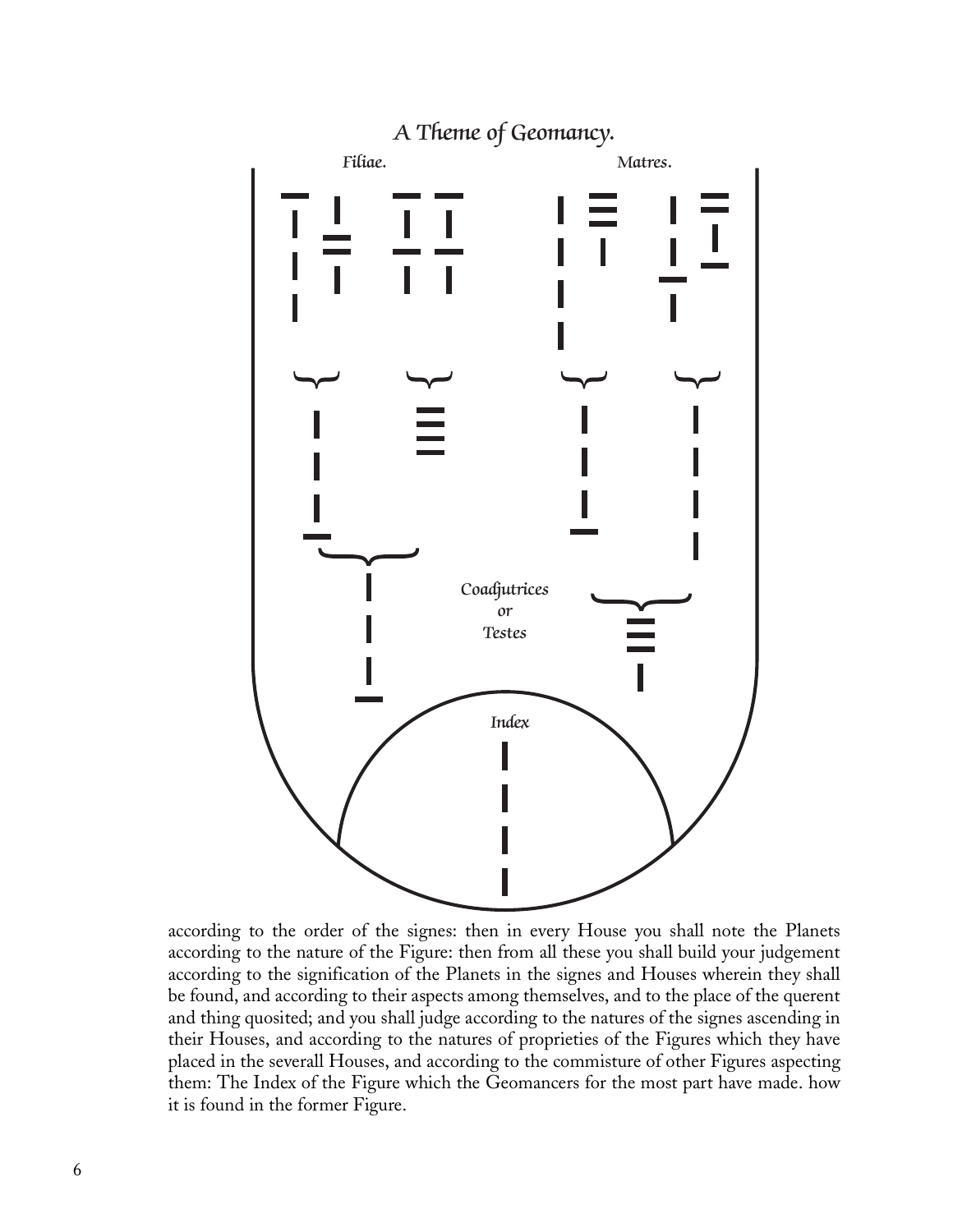But here we shal give you the secret of the whole Art, to find out the Index in the subsequent Figure, which is thus: that you number all the points which are contained in the lines of the projections, and this you shall divine by twelve: and that which remaineth project from the Ascendant by the several Houses, and upon which House there falleth a final unity, that Figure giveth you a competent Judgement of the thing quesited; and this together with the significations of the Judgements aforesaid. But if on either part they shall be equal, or ambiguous, then the Index alone shall certifie you of the thing quesited. The example of this Figure is here placed.



It remaineth now, that we declare, of what thing and to what House a Question doth appertain. Then, what every Figure doth shew or signifie concerning all Questions in every House.

First therefore we shall handle the significations of the Houses; which are these.

The first House sheweth the person of the Querent, as often as a Question shall be proposed concerning himself of his own matters, or any thing appertaining to him. And this House declareth the Judgement of the life, form, state, condition, habit, disposition, form and figure, and of the colour of men. The second House containeth the Judgement of substance, riches, poverty, gain and loss, good fortune and evil fortune: and of accidents in substance; as theft, loss or negligence. The third House signifieth brethren, sisters, and Collaterals in blood: It judgeth of small journeys, and fidelities of men. The fourth House signifies the fathers and grandfathers, patrimony and inheritance, possessions, buildings,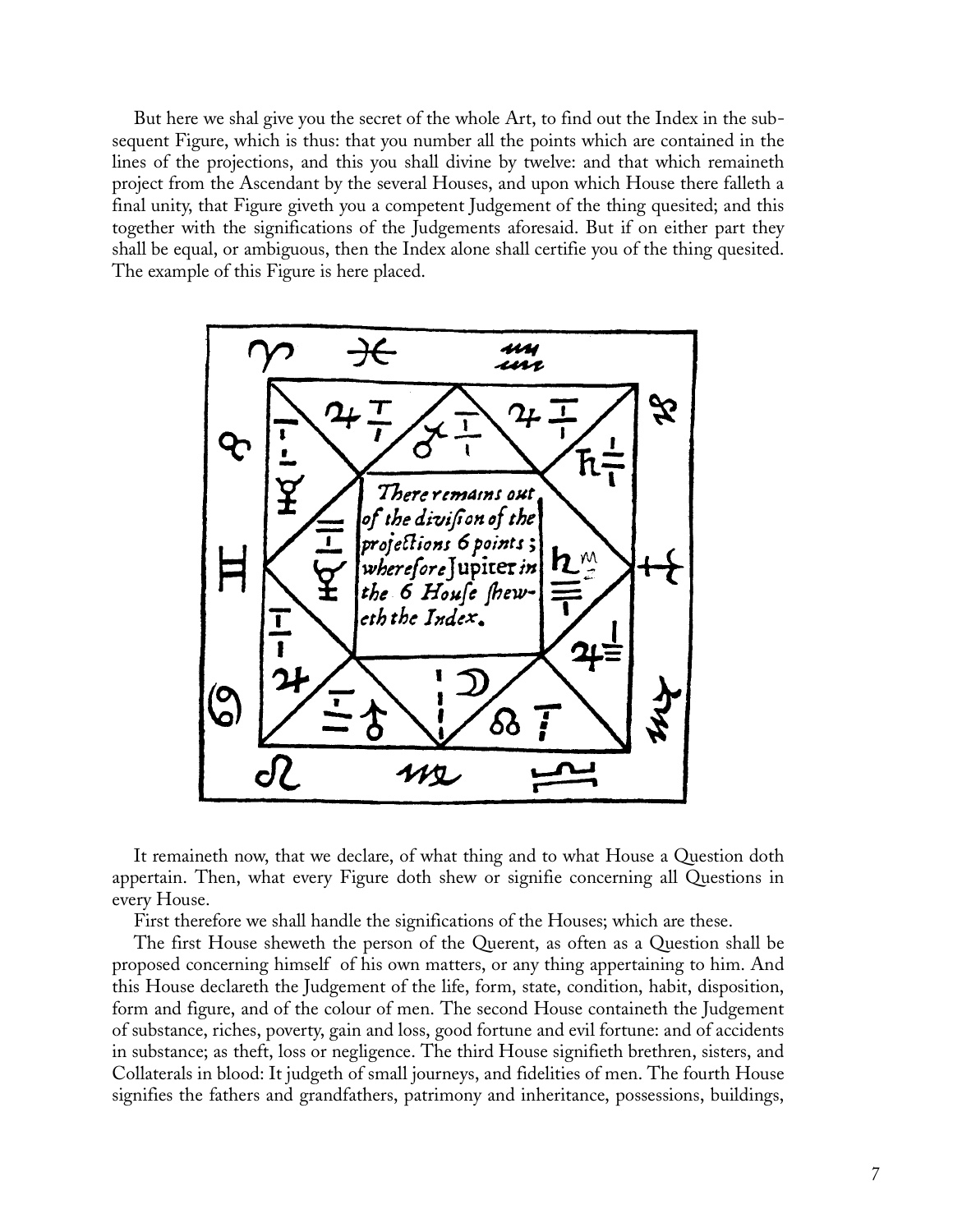fields, treasure, and things hidden: It giveth also the description of those who want any thing by theft, losing or negligence. The fifth House giveth Judgement of Legats, Messengers, Rumours, News; of Honour, and of accidents after death: and of Questions that may be propounded concerning women with childe, or creatures pregnant. The sixth House giveth Judgement of infirmities, and medicines; of familiars and servants; of cattel and domestick animals. The seventh House signifies wedlock, whoredom, and fornication; rendreth Judgement of friends, strifes, and controversies; and of matters acted before Judges. The eighth hath signification of death, and of those things which come by death of Legats, and hereditaments; of the dowry or portion of a wife. The ninth House sheweth journeys, faith, and constancie; dreams, divine Sciences, and Religion. The tenth House hath signification of Honours, and of Magisterial Offices. The eleventh House signifies friends, and the substance of Princes. The twelfth House signifies enemies, servants, imprisonment, and misfortune, and whatsoever evil can happen besides death and sickness, the Judgements whereof are to be required in the sixth House, and in the eighth.

It rests now, that we shew you what every Figure before spoken of signifieth in these places; which we shall now unfold.

*The greater*

*Fortune.* molestation of Diseases: it demonstrateth a man to be noble, magnanimous, of good man-*Fortuna major* being found in the first House, giveth long life, and freeth from the ners, mean of stature, complexion ruddy, hair curling, and his superior members greater than his inferiour. In the second House, he signifies manifest riches and manifest gain, good fortune, and the gaining of any thing lost or mis-laid; the taking of a thief, and recovery of things stolen. In the third House, he signifies brethren and kinsmen, Nobles, and persons of good conversation; journeys to be prosperous and gainful with honour: it demonstrateth men to be faithful, and their friendship to be unfeigned. In the fourth House, he represents a father to be noble, and of good reputation, and known by many people: He enlargeth possessions in Cities, increaseth Patrimonies, and discovereth hidden treasures. In this place he likewise signifies theft, and recovers every thing lost. In the fifth House, he giveth joy by children, and causeth them to attain great Honours: Ebassages he rendereth prosperous; but they are purchased with pains, and prayers: He noteth rumours to be true: he bestoweth publike Honours, and causeth a man to be very famous after death: foresheweth a woman with childe to bring forth a man-childe. In the sixth House, he freeth from diseases; sheweth those that have infirmities shall in a short time recover; signifieth a Physician to be faithful and honest to administer good Physick, of which there ought to be had no suspicion; household servants and ministers to be faithful: and of animals, he chiefly signifies Horses. In the seventh House, he giveth a wife rich, honest, and of good manners; loving and pleasant: he overcometh strifes and contentions. But if the Question be concerning them, he signifieth the adversaries to be very potent, and great favourites. In the eighth House, if a Question be proposed of the death of any one, it signifies he shall live: the kinde of death he sheweth to be good and natural; and honest burial, and honourable Funerals: He foresheweth a wife to have a rich dowry, legacies and inheritance. In the ninth House, he signifies journeys to be prosperous; and by land on horseback, rather then on foot, to be long, and not soon accomplished: He sheweth the return of those that are absent; signifies men to be of good faith and constant in their intentions; and religious; and that never change or alter their faith: Dreams he presageth to be true; signifieth true and perfect Sciences. In the tenth House, he foresheweth great Honours, bestoweth publike Offices, Magistracie, and Judgements; and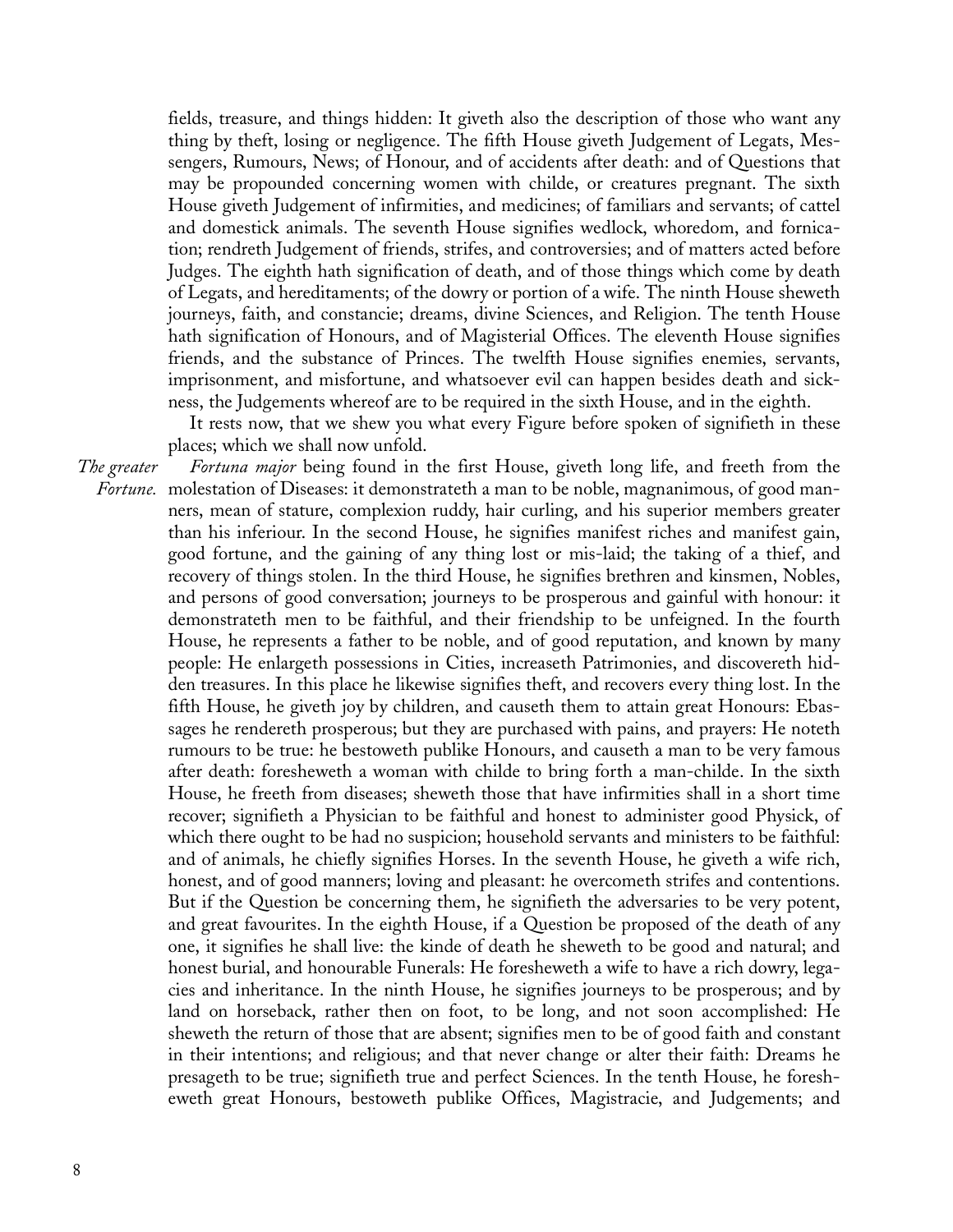honours in the Courts of Princes: signifieth Judges to be just, and not corrupted with gifts: bringeth a Cause to be easily and soon expedited: sheweth Kings to be potent, fortunate, and victorious: denoteth Victory to be certain: signifieth a mother to be noble, and of long life. In the eleventh House, he signifies true friends, and profitable; a Prince rich and liberal; maketh a man fortunate, and beloved of his Prince. In the twelfth House, if a Question be proposed of the quality of enemies, it demonstrateth them to be potent and noble, and hardly to be resisted: But if a Question shall be concerning any other condition or respect to the enemies, he will deliver from their treacheries. It signifieth faithful servants; reduceth fugitives; hath signification of animals, as horses, lions, and bulls; freeth from imprisonments; and eminent dangers he either mitigateth or taketh away.

*The lesser Fortuna minor* in the first House, giveth long life, but incumbered with diverse molesta-*Fortune.* tions and sicknesses: it signifieth a person of short stature, a lean body, having a mold or mark in his forehead or right eye. In the second House, he signifies substance, and that to be consumed with too much prodigality: hideth a thief; and a thing stoln is scarcely to be recovered, but with great labour. In the third House, he causeth discord amongst brethren and kinsfolks; threateneth danger to be in a journey, but escapeth it: rendreth men to be of good faith, but of close and hidden mindes. In the fourth House, he prejudiceth Patrimonies and Inheritances; concealeth treasuries; and things lost cannot be regained, but with great difficulty: He signifieth a father to be honest, but a spender of his estate through prodigality, leaving small portions to his children. *Fortuna minor* in the fifth House giveth few children; a woman with childe he signifies shall have a woman-childe; signifies Embassages to be honourable, but little profitable; raiseth to mean honours; giveth good fame after death, but not much divulged; nor of lasting memory. In the sixth House, he signifies diseases, both Sanguine and Cholerick; sheweth the sick person to be in great danger, but shall recover: signifies faithful servants, but slothful and unprofitable: And the same of other animals. In the seventh House, he giveth a wife of a good progenie descended; but you shall be incumbred with many troubles with her: causeth love to be anxious & unconstant: prolongeth contentions, and maketh ones adversary to circumvent him with many cavillations; but in process of time he giveth victory. In the eighth House, he sheweth the kind of death to be good and honest; but obscure, or in a strange place, or pilgrimage: discovereth Legacies and Possessions; but to be obtained with suit and difficulty: denoteth Funerals and Buryings to be obscure; the portion of a wife to be hardly gotten, but easily spent. In the ninth House, he maketh journeys to be dangerous; and a party absent slowly to return; sheweth Sciences to be unaccomplished; but keepeth constancy in Faith and Religion. In the tenth House, he signifieth Kings and Princes to be potent; but to gain their powe with war and violence: banished me he sheweth shall soon return: it likewise discovereth Honours, great Offices and benefits; but for which you shall continually labour and strive, and wherein you shall have no stable continuance: A Judge shall not favour you: suits and contentions he prolongeth: A father and mother he sheweth shall soon die, and always to be affected with many diseases. In the eleventh House, he maketh many friends; but such as are poor and unprofitable, and not able to relieve thy necessities: it ingratiates you with Princes, and giveth great hopes, but small gains; neither long to continue in any benefice or offices bestowed by a Prince. In the twelfth House, he sheweth enemies to be crafty, subtil, and fraudulent, and studying to circumvent you with many secret factions: signifies one in prison to be long detained, but at length to be deliv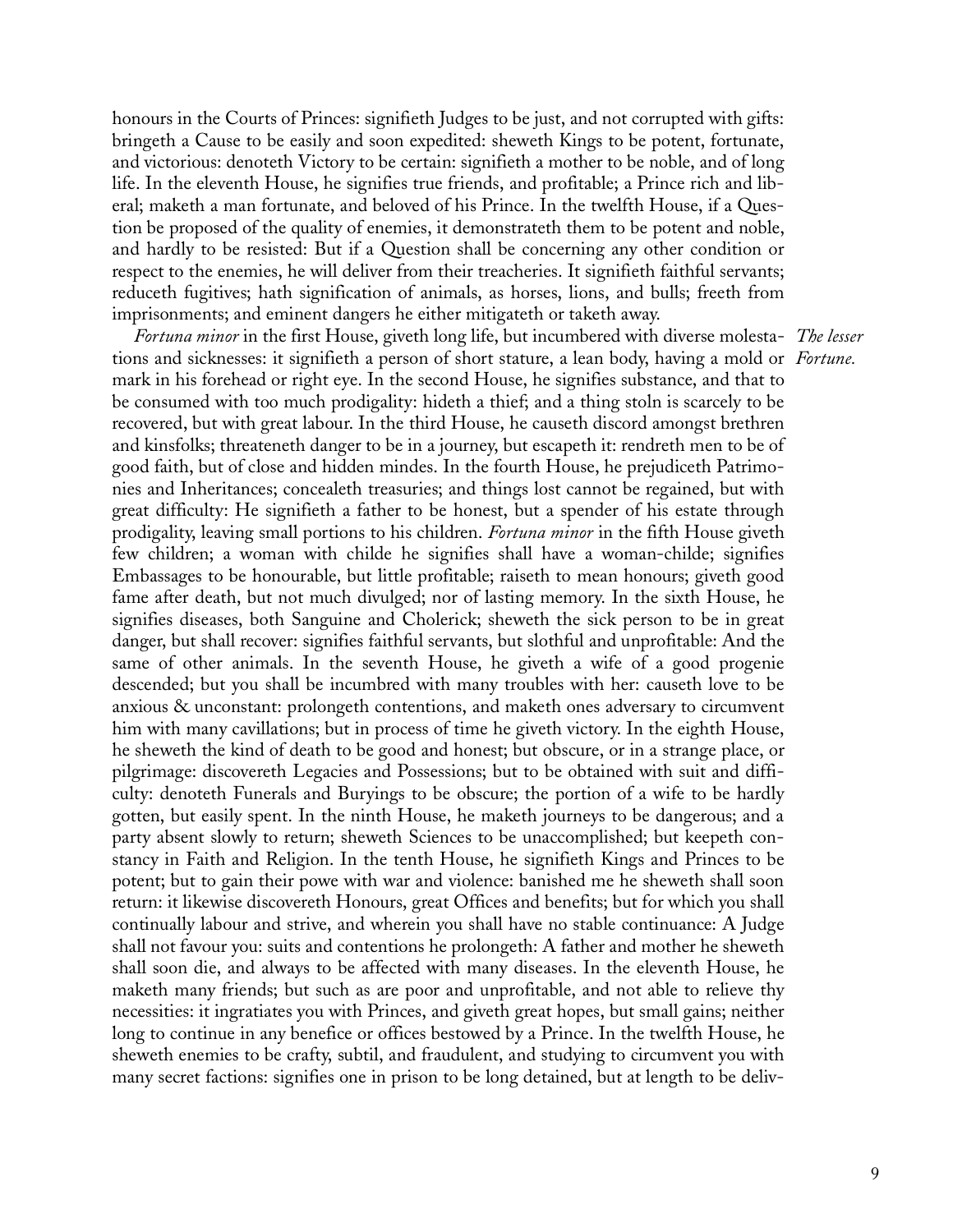ered: Animals he sheweth to be unfruitful, and servants unprofitable; and the changes of fortune to be frequent, from good to evil, and from bad to good.

*The Way. Via* in the first House, bestoweth a long and prosperous life; giveth signification of a stranger; lean of body, and tall of stature; fair of complexion, having a small beard: a person liberal and pleasant; but slowe, and little addicted to labour. In the second, he increaseth substance and riches; recovereth any thing that is stolen or lost; but signifies the thief to be departed without the City. In the third, he multiplies brethren and kinfolks; signifies continual journeys, and prosperous; men that are publikely known, honest, and of good conversation. *Via* in the fourth House, signifies the father to be honest; increaseth the Patrimony and Inheritance; produceth wealthy fields; sheweth treasure to be in the place enquired after; recovereth any thing lost. In the fifth, he increaseth the company of male-children; sheweth a woman with childe to bring forth a male-childe; sendeth Embassages to strange and remote parts; increaseth publike honours; signifieth an honest kinde of death, and to be known thorow many Provinces. In the sixth House, *Via* preserveth from sickness; signifies the diseased speedily to recover; giveth profitable servants, and animlas fruitful and profitable. In the seventh House, he bestoweth a wife fair and pleasant, with whom you shall enjoy perpetual felicity: causeth strifes and controversies most speedily to be determined; adversaries to be easily overcome, and that shall willingly submit their controversies to the Arbitration of good men. In the eighth House, he sheweth the kinde of death to proceed from Phlegmatick diseases; to be honest and of good report: discovereth great Legacie, and rich Inheritances to be obtained by the dead: And if any one hath been reported to be dead, it sheweth him to be alive. In the ninth House, *Via* causeth long journeys by water, especially by Sea, and portendeth very great gains to be acquired thereby: he denoteth Priesthoods, and profits from Ecclesiastical employments; maketh men of good Religion, upright, and constant of faith: sheweth dreams to be true, whose signification shall suddenly appear: increaseth Philosophical and Grammatical Sciences, and those things which appertain to the instruction and bringing up of children. In the tenth House if *Via* be found, he maketh Kings and Princes happie and fortunate, and such as shall maintain continual peace with their Allies; and that they shall require amity and friendship amongst many Princes by their several Embassages: promoteth publike Honours, Offices, and Magistracie amongst the vulgar and common people; or about things pertaining to the water, journeys, or about gathering Taxes and Assesments: sheweth Judges to be just and merciful, and that shall quickly dispatch Causes depending before them: and denotes a mother to be of good repute, healthy, and of long life. In the eleventh House, he raiseth many wealthy friends, and acquireth faithful friends in forraign Provinces and Countries, and that shall willingly relieve him that requires them, with all help and diligence: It ingratiates persons with profit and trust amonst Princes, employing him in such Offices, as he shall be incumbred with continual travels. *Via* in the twelfth House, causes many enemies, but such as of whom little hurt or danger is to be feared: signifies servants and animals to be profitable: whosoever is in prison, to be escaped, or speedily delivered from thence: and preserveth a man from evil accidents of Fortune.

*People Populus* being found in the first House, if a Question be propounded concerning that House, sheweth a mean life, of a middle age, but inconstant, with divers sicknesses, and various successes of Fortune: signifies a man of middle stature, a gross body, well set in his members; perhaps some mold or mark about his left eye. But if a Question be propounded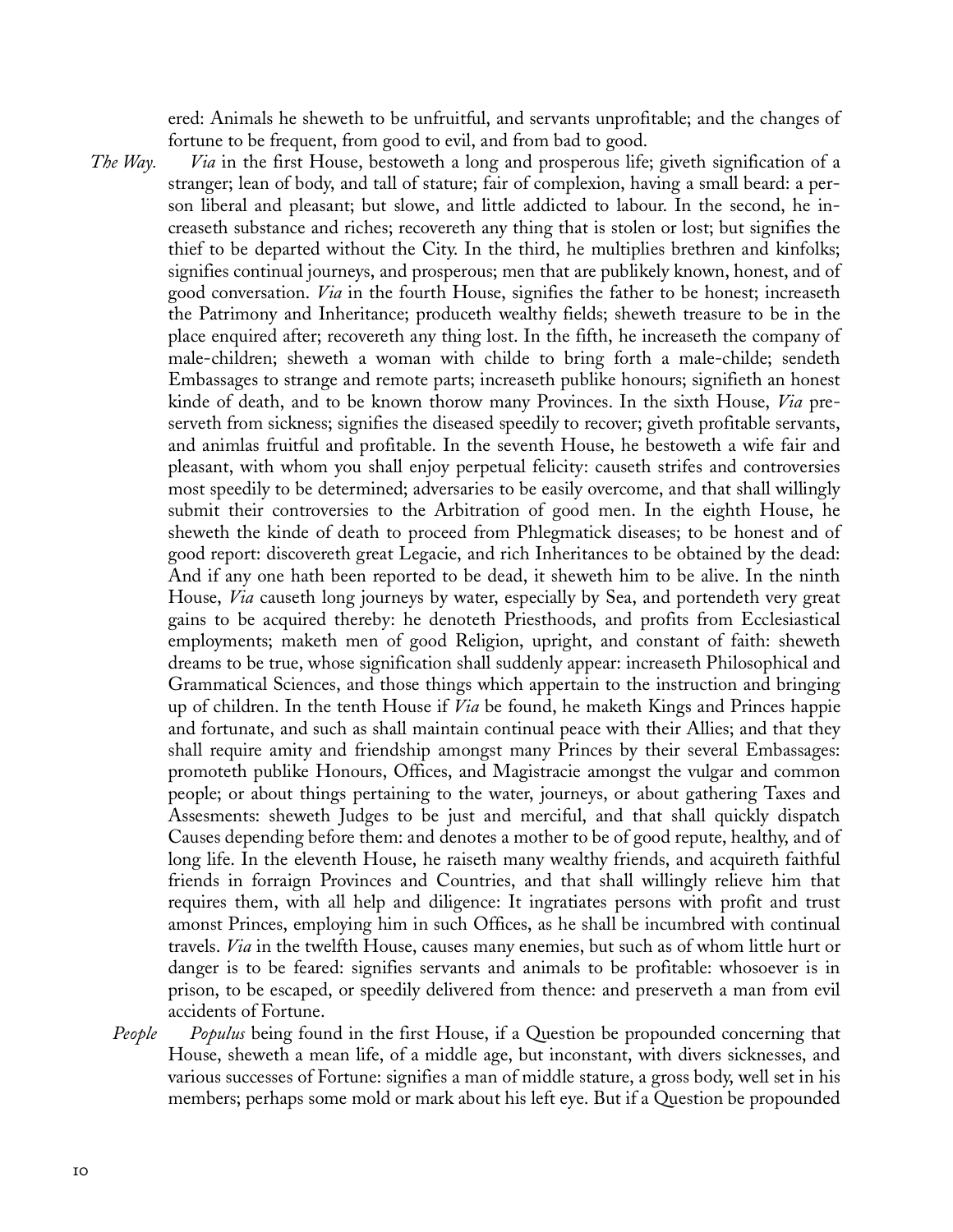concerning the figure of a man, and to this figure if there be joyned any of the figures of *Saturn* or *Rubeus*, it sheweth the man to be monstrously deformed; and that deformity he signifies to proceed from his birth: but if in the fifth House, if he be encompassed with malevolent Aspects, then that monstrousness is to come. In the second House, *Populus* sheweth a mean substance, and that to be gotten with great difficulty: maketh a man also always sensible of laborious toyl: things stoln are never regained: what is lost shall never be wholly recovered: that which is hidden shall not be found. But if the Question be of a thief, it declareth him not yet to be fled away, but to lie lurking within the City. In the third House, Populus raiseth few friends, either of brethren or kindred: foresheweth journeys, but with labour and trouble; notwithstanding some profit may accrue by them: denotes a man unstable in his faith, and causeth a man often to be deceived by his companions. In the fourth House, it signifies a father to be sickly, and of a laborious life, and his earthly possessions and inheritances to be taken away: sheweth profit to be gained by water: sheweth treasure not to be hid; or if there be any hidden, that it shall not be found: A patrimony to be preserved with great labour. In the fifth House, he sheweth no honest Message, but either maketh the messengers to be Porters, or publike Carryers: he divulgeth false rumours, which notwithstanding have the likeness of some truth, and seem to have their original from truth, which is not reported as it is done: It signifies a woman to be barren, and causeth such as are great with childe to be abortives: appointeth an inglorious Funeral, and ill report after death. In the sixth House, *Populus* sheweth cold sicknesses; and chiefly affecteth the lower parts of the body: A Physician is declared to be careless and negligent in administring Physick to the sick, and signifies those that are affected with sickness to be in danger of death, and scarcely recover at all: it notes the decitfulness of servants, and detriment of cattel. In the seventh House, it sheweth a wife to be fair and pleasant, but one that shall be sollicited with the love of many wooers: signifies her loves to be feigned and dissembling: maketh weak and impotent adversaries soon to desert prosecuting. In the eighth House, it denotes sudden death without any long sickness or anguish, and oftentimes sheweth death by water; giveth no inheritance, possession or legacy from the dead; and if any be, they shall be lost by some intervening contention, or other discord: he signifies the dowry of a wife to be little or none. *Populus* in the ninth House sheweth false dreams, personates a man of rude with, without any learning or science; In religion he signifies inferiour Offices, such as serve either to cleanse the Church, or ring the bells; and he signifies a man little curious or studious in religion, neither one that is troubled with much conscience. In the tenth House he signifies such Kings and Princes, as for the most part are expulsed out of their Rule and Dominions, or either suffer continual trouble and detriment about them: he signifies Offices and Magistracy, which appertain to matters concerning the waters, as about the Navy, bridges, fishings, shores, meadows, & things of the like sort; maketh Judges to be variable and slowe in expediting of Causes before them; declareth a Mother to be sickly, and of a short life. In the eleventh House he giveth few friends, and many flatterers; and with Princes giveth neither favour nor fortune. In the twelfth House he sheweth weak and ignoble enemies; declareth one in prison not to be delivered; discovereth dangers in waters, and watry places.

*Acquisitio* found in the first House, giveth a long life and properous old age; signifies a *Gain.* man of a middle stature, and a great head, a contenance very well to be distinguished or known, a long nose, much beard, hair curling, and fair eyes, free of his meat and drink, but in all things else sparing and not liberal. In the second House, he signifies very great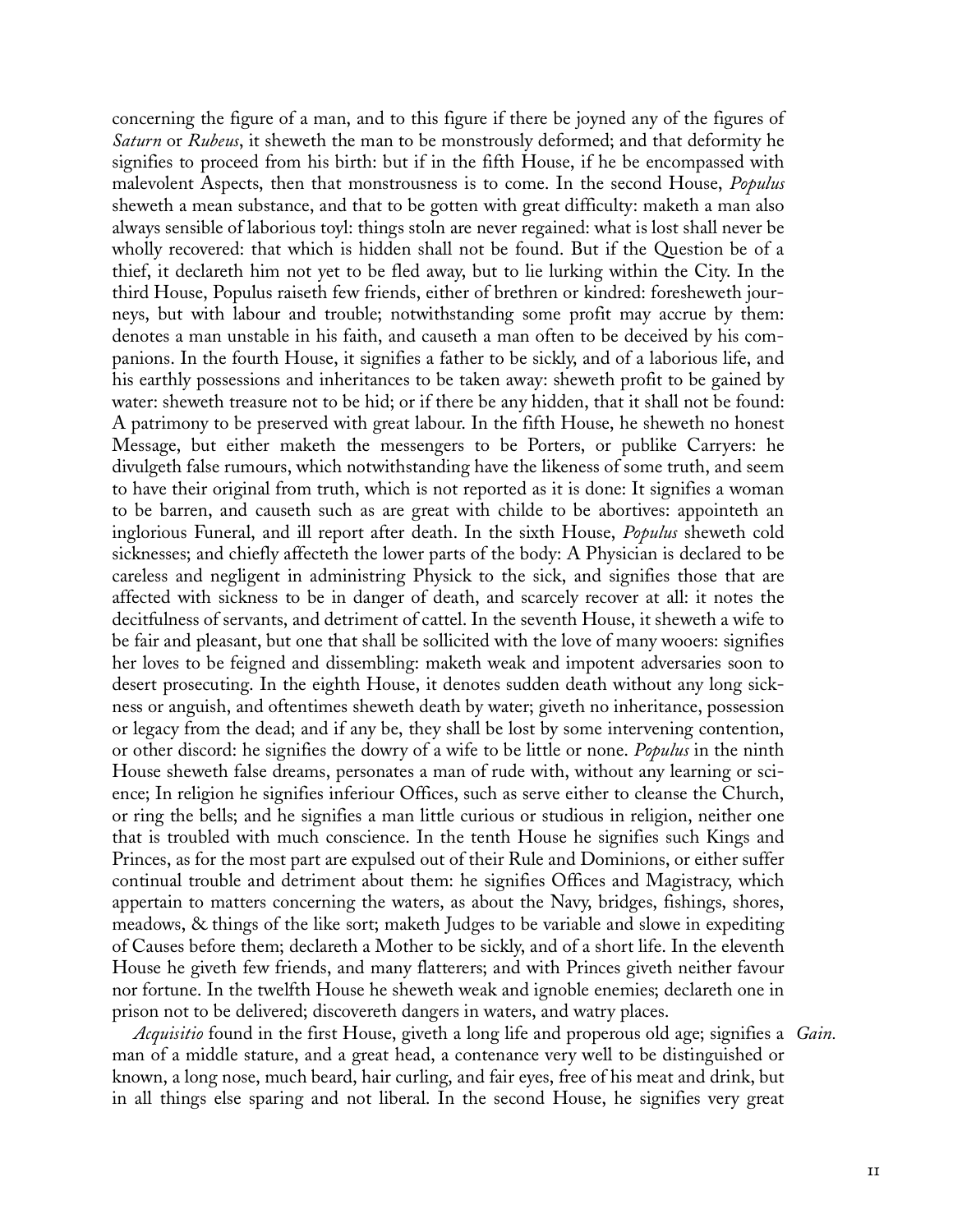riches, apprehendeth all theeves, and causeth whatsoever is lost to be recovered. In the third House, many brethren, and they to be wealthy; many gainful journies; signifies a man of good faith. In the fourth is signified a Patrimony of much riches, many possessions of copious fruits; he signifieth that treasure hid in any place shall be found; and sheweth a Father to be rich, but covetous. In the fifth House, *Acquisitio* signifies many children of both sexes, but more Males then Females; sheweth a woman to be with child, and that she shall be delivered without danger: and if a question be propounded concerning any Sex, he signifies it to be Masculine; encreaseth gainful profitable Embassages and Messages, but extendeth fame not far after death, yet causeth a man to be inherited of his own, and signifieth rumours to be true. In the sixth House he signifies many and grievous sicknesses, and long to continue, maketh the sick to be in danger of death, and other to die: yet he declareth a Physician to be learned and honest; giveth many servants and chattel, and gains to be acquired from them. In the seventh House he signifies a wife to be rich, but either a widow, or a woman of a well-grown age; signifies suits and contentions to be great and durable, and that love and wedlock shall be effected by lot. In the eighth House, if a man be enquired after, it sheweth him to be dead, signifieth the kinde of death to be short, and sickness to last but a few dayes; discovereth very profitable legacies and inheritances, and signifieth a wife to have a rich dowry. In the ninth House he signifies long and profitable journeys; sheweth if any one be absent he shall soon return; causeth gain to be obtained from Religious and Ecclesiastical Persons or Scholars, and signifies a man of a true and perfect Science. In the tenth House, he maketh Princes to inlarge their Dominions; a Judge favourable, but one that must be continually presented with gifts; causeth Offices and Magistracy to be very gainful; signifieth a Mother rich and happy. In the eleventh House, Acquisitio multiplieth friends, and bringeth profit from them, and increaseth favour with Princes. In the twelfth House he signifieth a man shall have many and potent enemies; reduceth and bringeth home servants fled away, and cattel strayed; and signifies he that is in prison shall not be delivered.

*Joy. Laetitia* in the first House signifies long life with prosperity, and much joy and gladness, and causeth a man to out-live and be more victorious then all his brethren; signifies a man of a tall stature, fair members, a broad forehead, having great and broad teeth; and that hath a face comely and well coloured. In the second House it signifies riches and many gains, but great expences and various mutations of ones state and condition; theft and any thing lost is recovered and returned: but if the Question be of a theef, it declareth him to be fled away. In the third House *Laetitia* sheweth brethren to be of a good conversation, but of short life; journeys pleasant and comfortable; men of good credit and faith. In the fourth he signifies happy Patrimonies and possessions, a Father to be noble, and honoured with the dignity of some princely office; sheweth treasure to be in the place enquired after, but of less worth and value then is supposed, and causeth it to be found. In the fifth House he giveth obedient children, endued with good manners, and in whom shall be had the greatest joy and comfort of old age; signifies a woman with child to bring forth a daughter; sheweth honourable Embassages, and declares rumours and news to be altogether true, and leaveth a good and ample fame after death. In the sixth House it sheweth the sick shall recover, denoteth good servants, good and profitable cattel and animals. In the seventh House *Laetitia* giveth a fair wife, beautiful and young; overcometh strifes and contentions, and rendereth the success thereof to be love. *Laetitia* in the eighth House giveth Legacies and possessions, and a commendable portion with a wife: if a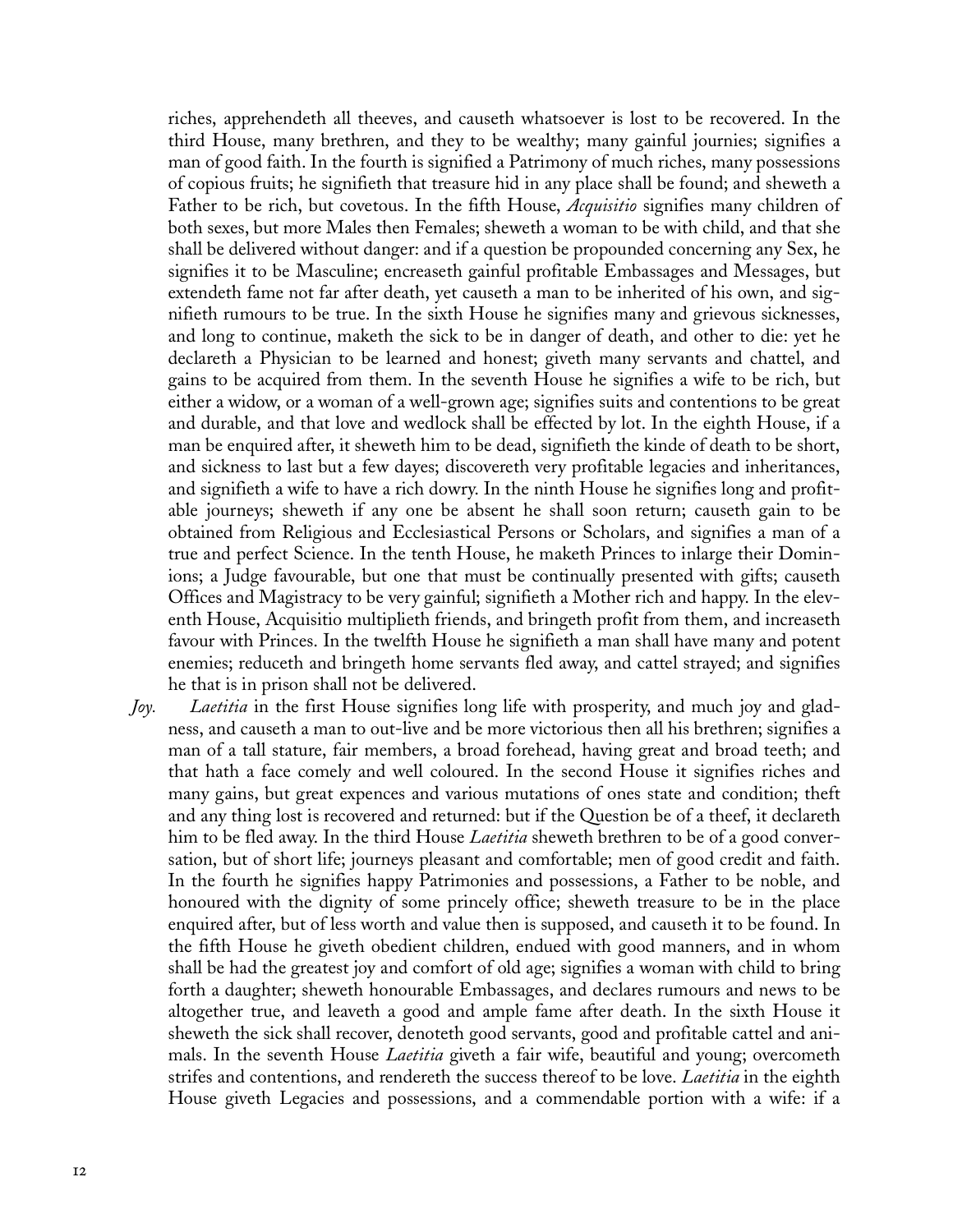Question be proposed concerning the condition of any man, it signifies him to be alive, and declares an honest, quiet, and meek kinde of death. In the ninth House *Laetitia* signifies very few journeys, and those that do apply themselves to travail, their journeys either are about the Messages and Embassages of Princes, or Pilgrimages to fulfil holy vows; sheweth a man to be of a good religion, of indifferent knowledge, and who easily apprehendeth all things with natural ingenuity. In the tenth House, it raises Kings and Princes to honour and great renown; maketh them famous by maintaining peace during their times; signifies Judges to be cruel and severe; honest Offices and Magistracy; signifies those things which are exercised either about Ecclesiastical affairs, schools, or the administration of justice; sheweth a mother if she be a widow that she shall be married again. In the eleventh House *Laetitia* increaseth favour with Princes, and multiplies friends. And in the twelfth House *Laetitia* giveth the victory over enemies; causeth good servants and families, delivereth from imprisonment, and preserveth from future evils.

*Puella* in the first House signifies a person of a short life, weak constitution of body, *Maid.* middle stature, little fat, but fair, effeminate and luxurious, and one who will incur many troubles and dangers in his life-time for the love of women. In the second House, it neither encreseth riches, nor diminisheth poverty; signifies a theef not to be departed from the City, and a thing stollen to be alienated and made away: if a Question be of tresure in a place, it is resolved there is none. In the third House *Puella* signifies more sisters then brethren, and encreaseth and continueth good friendship and amity amongst them; denoteth journies to be pleasant and joyous, and men of good conversations. In the fourth House *Puella* signifies a very small patrimony, and a Father not to live long, but maketh the fields fertile with good fruits. In the fifth House a woman with child is signified to bring forth a woman-child; denotes no Embassages, causeth much commerce with women, and some office to be obtained from them. *Puella* in the sixth House signifies much weakness of the sick, but causeth the sick shortly to recover; and sheweth a Physician to be both unlearned and unskilful, but one who is much esteemed of in the opinion of the vulgar people; giveth good servants, handmaids, cattel and animals. In the seventh House *Puella* giveth a wife fair, beautiful and pleasant, leading a peaceable and quiet conversation with her husband, notwithstanding one that shall burn much with lust, and be coveted and lusted after of many men; denoteth no suits or controversies, which shall depend before a Judge, but some jarres and wranglings with the common people one amongst another, which shall be easily dissolved and ended. In the *eighth* House, if a Question be of one reputed to be dead, Puella declareth him to be alive: giveth a small portion with a wife, but that which contenteth her husband. In the ninth House *Puella* signifies very few journeys, sheweth a man of good religion, indifferent skill or knowledge in sciences, unless happily Musick, aswel vocal as instrumental. In the tenth House *Puella* signifies Princes not to be very potent, but notwithstanding they shall govern peaceably within their Dominions, and shall be beloved of their Neighbours and Subjects; it causeth them to be affable, milde and courteous, and that they shall alwayes exercise themselves with continual mirth, plays, and huntings; maketh Judges to be good, godly and merciful; giveth Offices about women, or especially from noble women. In the eleventh House *Puella* giveth many friends, and encreaseth favour with women. In the twelfth House *Puella* signifies few enemies, but contention with women; and delivereth Prisoners out of prison through the intercession of friends.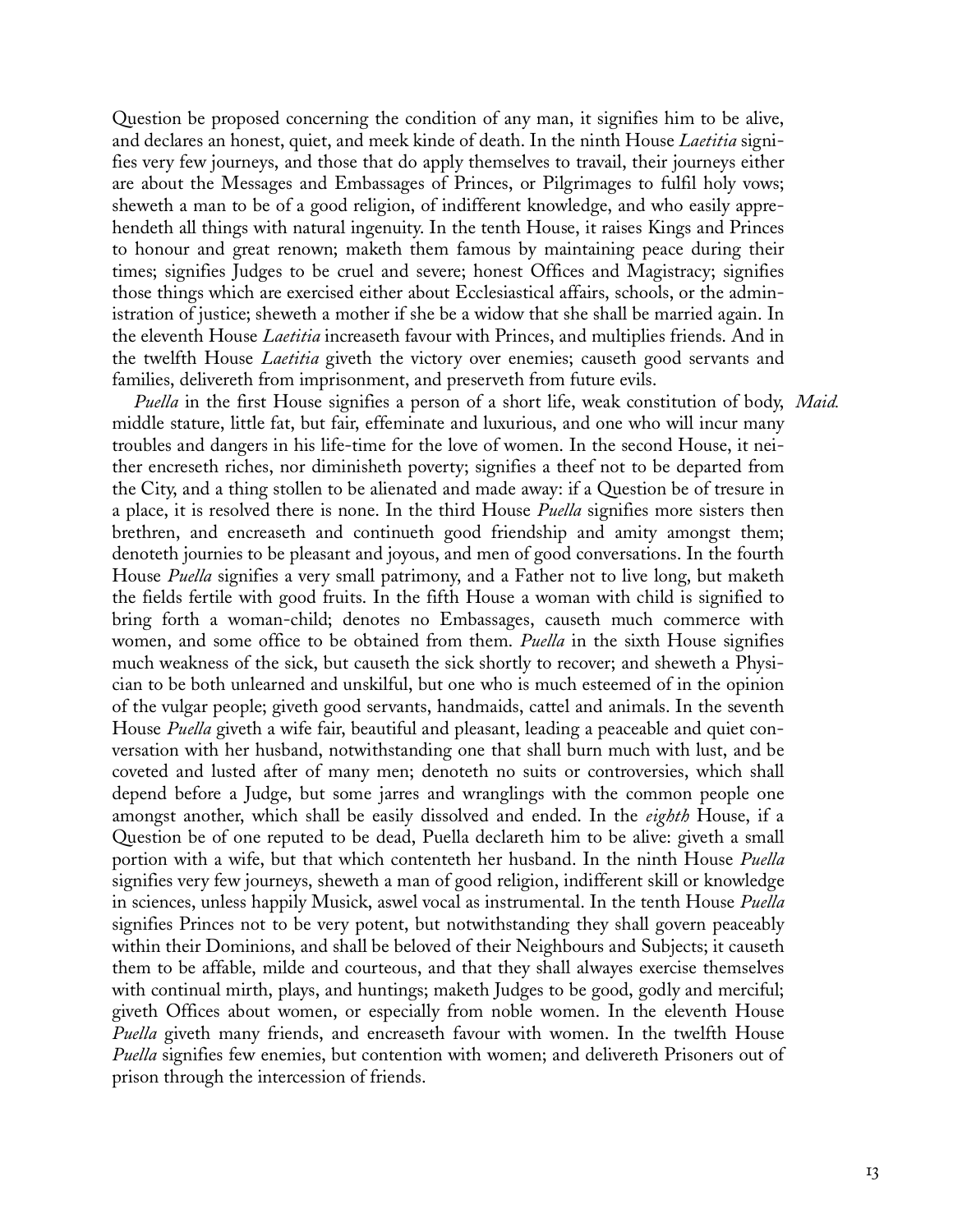*Loss Amissio* in the first House signifies the sick not to live long, and sheweth a short life; signifies a man of disproportioned members of his body, and one of a wicked life and coversation, and who is marked with some notorious and remarkable defect in some part of his body, as either lame, or maimed, or the like. *Amissio* in the second House consumeth all substance, and maketh one to suffer and undergo the burden of miserable poverty; neither theef, nor the thing stollen shall be found; signifies treasure not to be in the place sought after, and to be sought for with loss and damage. In the third House *Amissio* signifies death of brethren, or the want of them, and of kindred and friends; signifieth no journeys, and causeth one to be deceived of many. In the fourth House *Amissio* signifies the utter destruction of ones Patrimony, sheweth the Father to be poor, and Son to die. *Amissio* in the fifth House sheweth death of children, and afflicts a man with divers sorrows; signifieth a woman not to be with child, or else to have miscarried; raiseth no fame or honours, and disperseth false rumours. In the sixth House *Amissio* signifies the sick to be recovered, or that he shall soon recover; but causeth loss and damage by servants and cattels. In the seventh House *Amissio* giveth an adulterous wife, and contrarying her husband with continual contention; nevertheless she shall not live long; and it causeth contentions to be ended. In the eighth House *Amissio* signifies a man to be dead, consumeth the dowry of a wife; bestoweth or sendeth no inheritances or legacies. In the ninth House *Amissio* causeth no journies, but such as shall be compassed with very great loss; signifies men to be inconstant in Religion, and often changing their opinion from one sect to another, and altogether ignorant of learning. In the tenth House *Amissio* rendereth Princes to be most unfortunate, and sheweth that they shall be compelled to end their lives in exile and banishment; Judges to be wicked; and signifies Offices and Magistracy to be damageable, and sheweth the death of a Mother. In the eleventh House *Amissio* signifies few friends, and causeth them to be easily lost, and turned to become enemies; and causeth a man to have no favour with his Prince, unless it be hurtful to him. In the twelfth House *Amissio* destroyeth all enemies, detaineth long in prison, but preserveth from dangers.

*Conjun-*

*ction.* stature, not lean nor fat, long face, plain hair, a little beard, long fingers and thighs, liberal, *Conjunctio* in the first House maketh a prosperous life, and signifies a man of a middle amiable, and a friend to many people. In the second House *Conjunctio* doth not signifie any riches to be gotten, but preserveth a man secure and free from the calamities of poverty; detecteth both the theef and the thing stolen, and acquireth hidden treasure. In the third House he giveth various journeys with various success, and signifieth good faith and constancy. In the fourth House *Conjunctio* sheweth a mean Patrimony; causeth a Father to be honest, of good report, and of good understanding. In the fifth House he giveth Children of subtile ingenuity and with, sheweth a woman pregnant to have a male-child, and raiseth men to honours by their own meer proper wit and ingenuity, and disperseth their fame and credit far abroad; and also signifies news and rumours to be true. In the sixth House *Conjunctio* signifies sicknesses to be tedious and of long continuance; but foresheweth the Physician to be learned and well experienced; and sheweth servants to be faithful and blameless, and animals profitable. In the seventh House he giveth a wife very obedient, conformable, and dutiful to her husband, and one of a good wit and ingenuity; causeth difficult suits and controversies, and crafty, subtil and malicious adversaries. In the eighth House, him of whom a Question is propounded, *Conjunctio* signifies him to be dead, & pretendeth some gain to be acquired by his death; sheweth a wife shall not be very rich. In the ninth House he giveth a few journeys, but long and tedious, and sheweth one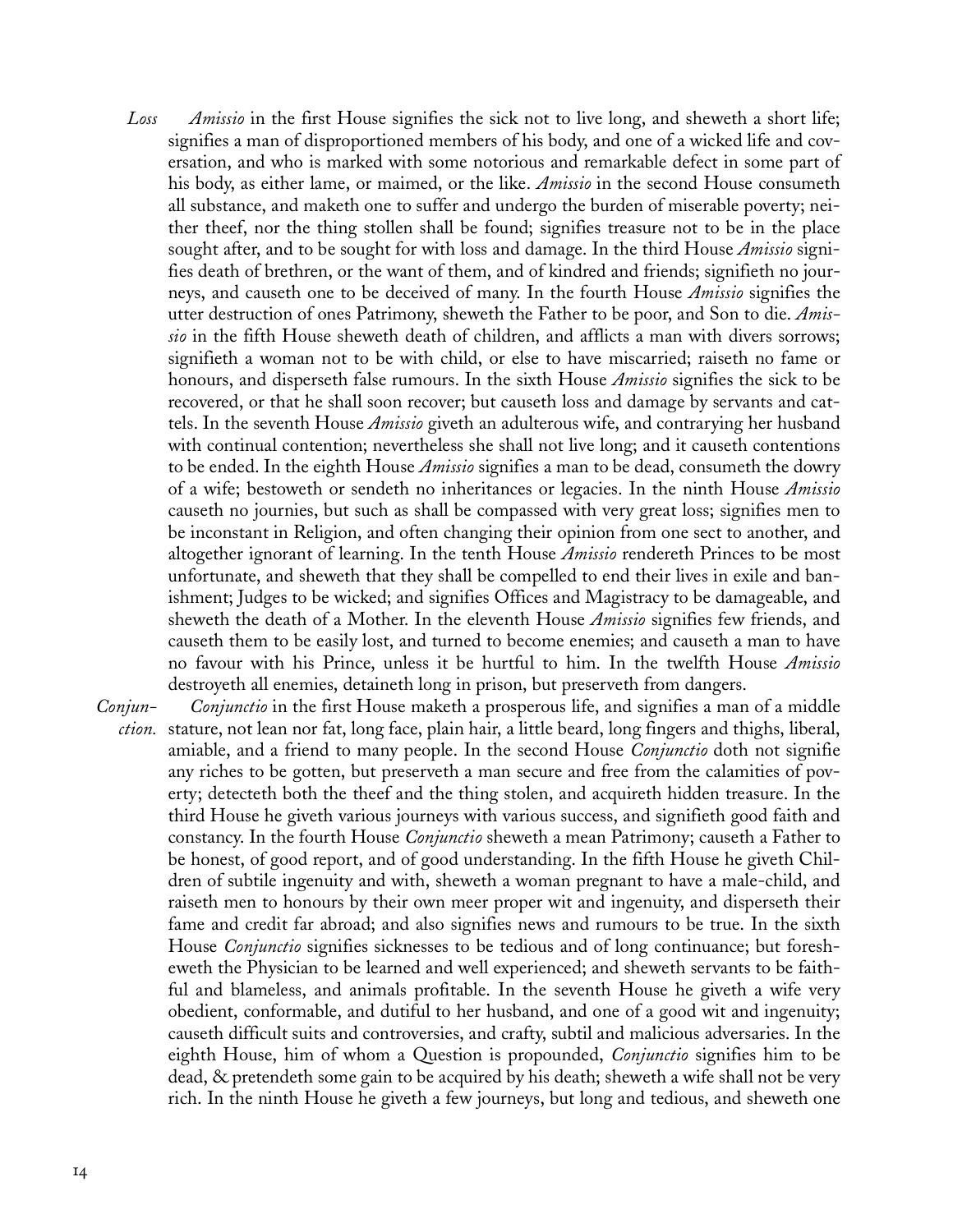that is absent shall after a long season return. *Conjunctio* in this House increaseth divers Arts, Sciences, and Mysteries of Religion; and giveth a quick, perspicuous, and efficacious wit. In the tenth House *Conjunctio* maketh Princes liberal, affable, and benevolent, and who are much delighted and affected with divers Sciences, and secret Arts, and with men learned therein; causeth Judges to be just, and such who with a piercing and subtil speculation, do easily discern causes in controversie before them; enlargeth Offices wich are concerned about Letters, Learning, sound Doctrines and Sciences; and signifies a Mother to be honest, of good ingenuity and wit, and also one of a prosperous life. In the eleventh House *Conjunctio* signifies great increase of friends; and very much procureth the grace and favour of Princes, powerful and noble Men. In the twelfth House *Conjunctio* signifies wary and quick-witted enemies; causeth such as are in prison to remain and continue so very long, and causeth a man to eschew very many dangers in his life.

*Albus* in the first House signifies a life vexed with continual sickness and grievous dis- *White* eases; signifies a man of a short stature, broad brest, and gross arms, having curled or crisped hair, one of a broad full mouth, a great talker and babler, given much to use vain and unprofitable discourse, but one that is merry, joyous, jocund, and much pleasing to men. In the second House *Albus* enlargeth and augmenteth substance gained by sports, playes, vile and base arts and exercises, but such as are pleasing and delightful; as by playes, pastimes, dancings and laughters: he discovereth both the theef, and the theft or thing stollen, and hideth and concealeth treasure. In the third House *Albus* signifies very few brethren; giveth not many, but tedious and wearisome journeys, and signifies all deceivers. In the fourth House he sheweth very small or no Patrimony, and the Father to be a man much known; but declareth him to be a man of some base and inferiour Office and Imployment. In the fifth House *Albus* giveth no children, or if any, that they shall soon dies; declareth a woman to be servile, and causeth such as are young to miscarry, or else to bring forth Monsters; denoteth all rumours to be false, and raiseth no honour. In the sixth House *Albus* causeth very tedious sicknesses and diseases; discovereth the fraud, deceit and wickedness of servants, and signifies diseases and infirmities of cattel to be mortal, and maketh the Physician to be suspected of the sick patient. *Albus* in the seventh House giveth a barren wife, but one that is fair and beautiful; few suits or controversies, but such as shall be of very long continuance. In the eighth House if a question be propounded of any one, *Albus* shews the party to be dead; giveth little portion or dowry with a wife, and causeth that to be much strived and contended for. In the ninth House *Albus* denoteth some journeys to be accomplished, but with mean profit; hindereth him that is absent, and signifies he shall not return; and declareth a man to be superstitious in Religion, and given to false and deceitful Sciences. In the tenth *Albus* causeth Princes and Judges to be malevolent; sheweth vile and base Offices and Magisteries; signifies a Mother to be a whore, or one much suspected for adultery. In the eleventh House *Albus* maketh dissembling and false friends; causeth love and favour to be inconstant. *Albus* in the twelfth House denoteth vile, impotent, and rustical enemies; sheweth such as are in prison shall not escape, and signifies a great many and various troubles and discommodities of ones life.

*Puer* in the first House giveth an indifferent long life, but laborious; raiseth men to *Child* great fame through military dignity; signifies a person of a strong body, ruddy complexion, a fair countenance, and black hair. In the second House, *Puer* increaseth substance, obtained by other mens goods, by plunderings, rapines, confiscations, military Laws, and such like; he concealeth both the theef and the thing stolen, but discovereth no treasure.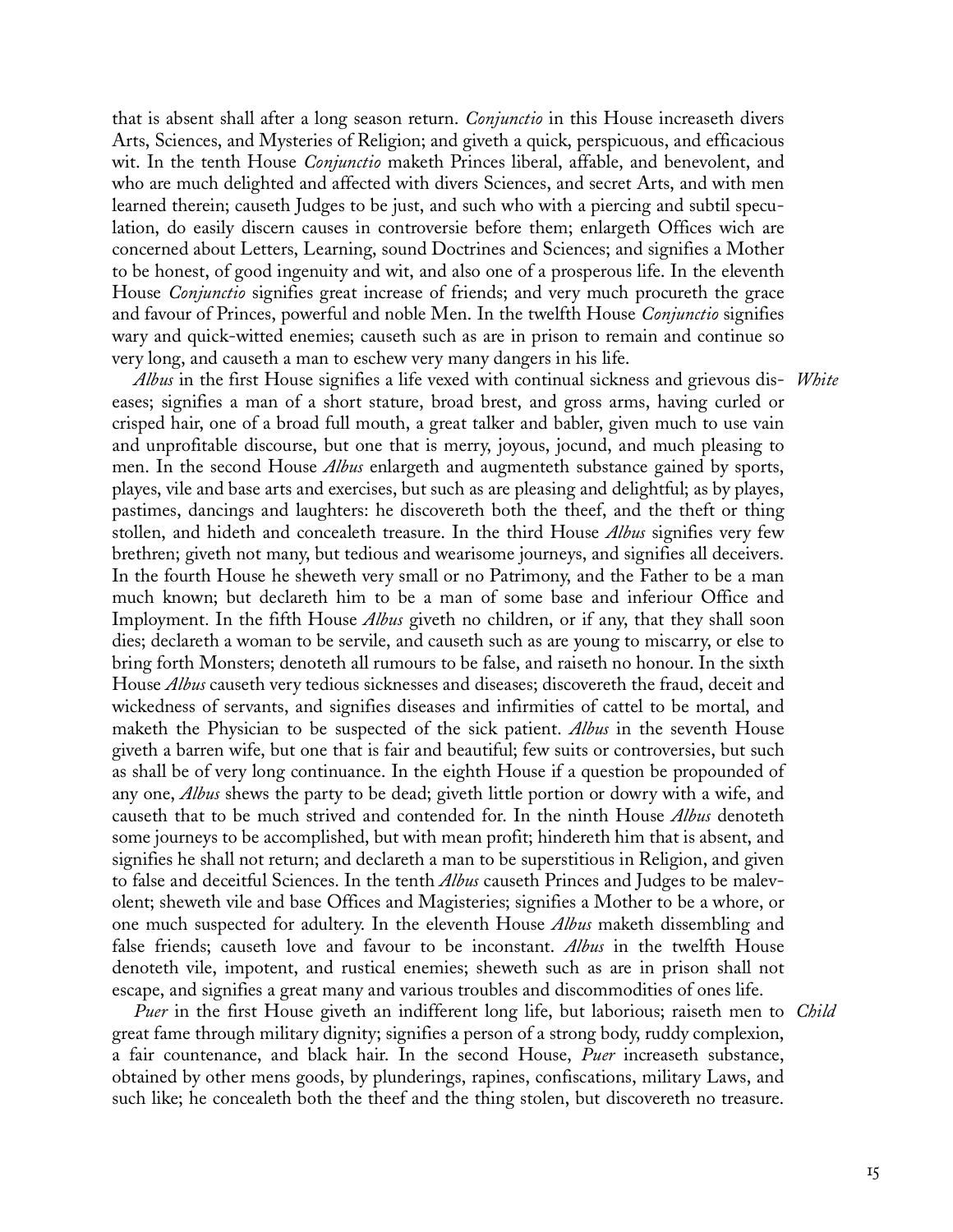In the third House *Puer* raiseth a man to honour above his brethren, and to be feared of them; signifies journeys to be dangerous, and denoteth persons of good credit. In the fourth House *Puer* signifies dubious inheritances and possessions, and signifies a Father to attain to his substance and estate through violence. In the fifth House *Puer* sheweth good children, and such as shall attain to honours and dignities; he signifies a woman to have a male-child, and sheweth honours to be acquired by military discipline, and great and full fame. In the sixth House *Puer* causeth violent diseases and infirmities, as wounds, falls, contusions, bruises, but easily delivereth the sick, and sheweth the Physician and Chirurgion to be good; denoteth servants and animals to be good, strong, and profitable. In the seventh House *Puer* causeth a wife to be a virago, of stout Spirit, of good fidelity, and one that loveth to bear the Rule and Government of a house; maketh cruel strifes and contentions, and such adversaries as will scarcely be restrained by Justice. *Puer* in the eighth House sheweth him that is supposed to be dead to live, signifieth the kinde of death not to be painful, or laborious, but to proceed from some hot humour, or by iron, or the sword, or from some other cause of like kinde; sheweth a man to have no legacies or other inheritance. In the ninth House *Puer* sheweth journeys not to be undergone without peril and danger of life, yet nevertheless declareth them to be accomplished prosperously and safely; sheweth persons of little Religion, and using little conscience, notwithstanding giveth the knowledge of natural philosophy and physick, and many other liberal and excellent Arts. *Puer* in the tenth House signifies Princes to be powerful, glorious, and famous in warlike atchievements, but they shall be unconstant and changeable, by reason of the mutable and various success of victory. *Puer* in this House causeth Judges to be cruel and unmerciful; increaseth offices in warlike affairs; signifies Magistracy to be exercised by fire and sword; hurteth a Mother and endangereth her life. In the eleventh House *Puer* sheweth Noble friends, and Noble men, and such as shall much frequent the Courts of Princes, and follow after warfare; and causeth many to adhere to cruel men: nevertheless he causeth much esteem with Princes; but their favor is to be suspected. *Puer* in the twelfth House causeth Enemies to be cruel and pernicious; those that are in Prison shall escape, and maketh them to eschew many dangers.

*Red. Rubeus* in the first House signifies a short life, and an evil end; signifies a man to be filthy, unprofitable, and of an evil, cruel and malicious countenance, having some remarkable or notable signe or scar in some part of his body. In the second House *Rubeus* signifies poverty, and maketh theeves and robbers, and such persons as shall acquire and seek after their maintenance and livelihoods by using false, wicked, and evil, and unlawful Arts; preserveth theeves, and concealeth theft; and signifies no treasure to be hid nor found. In the third House *Rubeus* renders brethren and kinsmen to be full of hatred, and odious one to another, and sheweth them to be full of evil manners, & ill disposition; causeth journeys to be very dangerous, and foresheweth false faith and treachery. In the fourth House he destroyeth and consumeth Patrimonies, and disperseth and wasteth inheritances, causeth them to come to nothing; destroyeth the fruits of the field by tempestuous seasons, and malignancy of the earth; and bringeth the Father to a quick and sudden death. *Rubeus* in the fifth House giveth many children, but either they shall be wicked and disobedient, or else shall afflict their Parents with grief, disgrace and infamy. In the sixth House *Rubeus* causeth mortal wounds, sicknesses and diseases; him that is sick shall die; the Physitian shall erre, servants prove false and treacherous, cattel and beasts shall produce hurt and danger. In the seventh House *Rubeus* signifies a wife to be infamous, publickly adulterate,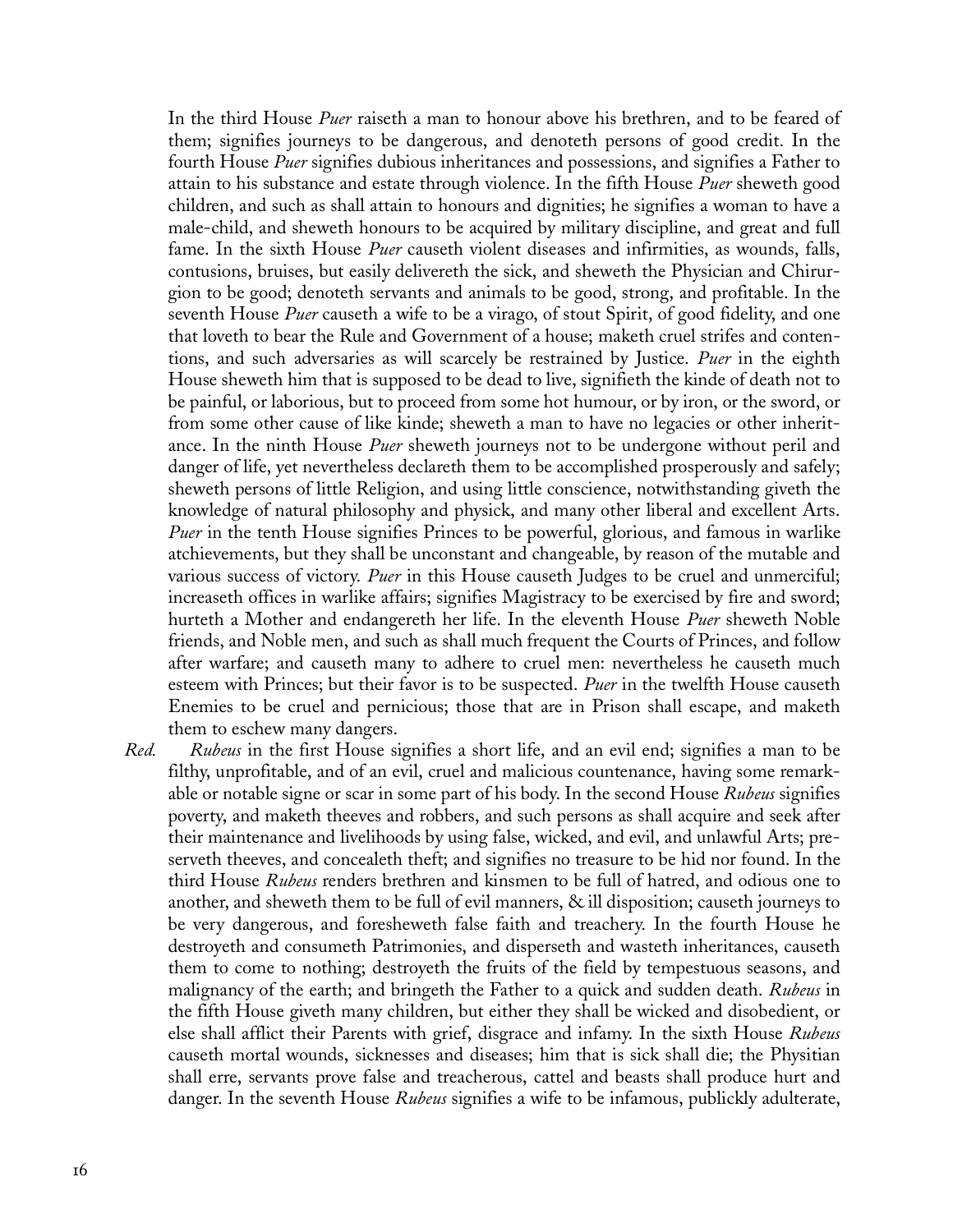and contentious; deceitful and treacherous adversaries, who shall endeavour to overcome you, by crafty subtil wiles and circumventions of the Law. In the eighth House *Rubeus* signifies a violent death to be inflicted, by the execution of publike Justice; and signifies, if any one be enquired after, that he is certainly dead; and a wife to have no portion or dowry. *Rubeus* in the ninth House sheweth journeys to be evil and dangerous, and that a man shall be in danger either to be spoiled by theeves and robbers, or to be taken by plunderers and robbers; declareth men to be of most wicked opinion; in Religion, and of evil faith, and such as will often easily be induced to deny and go from their faith for every small occasion; denoteth Sciences to be false and deceitful, and the professors thereof to be ignorant. In the tenth House *Rubeus* signifies Princes to be cruel and tyrannical, and that their power shall come to an evil end, as that either they shall be cruelly murdered and destroyed by their own Subjects, or that they shall be taken captive by their conquerers, and put to an ignominious and cruel death, or shall miserably end their lives in hard imprisonment; signifies Judges and Officers to be false, theevish, and such as shall be addicted to usury; sheweth that a mother shall soon die, and denoteth her to be blemished with an evil fame and report. In the eleventh House *Rubeus* giveth no true, nor any faithful friends; sheweth men to be of wicked lives and conversations, and causeth a man to be rejected and cast out from all society and conversation with good and noble persons. *Rubeus* in the twelfth House maketh enemies to be cruel and traiterous, of whom we ought circumspectly to beware; signifies such as are in prison shall come to an evil end; and sheweth a great many inconveniences and mischiefs to happen in a mans life.

*Carcer* in the first House being posited, giveth a short life; signifies men to be most *Prison* wicked, of a filthy and cruel unclean figure and shape, and such as are hated and despised of all men. *Carcer* in the second House causeth most cruel and miserable poverty; signifies both the theef and the thing stollen to be taken and regained; and sheweth no treasure to be hid. In the third House *Carcer* signifieth hatred and dissention amongst brethren; evil journeys, most wicked faith and conversation. *Carcer* in the fourth House signifieth a man to have no possessions or inheritances, a Father to be most wicked, and to die a sudden and evil death. In the fifth House *Carcer* giveth many children; sheweth a woman not to be with child, and provoketh those that are with child to miscarry of their own consent, or slayeth the child; signifieth no honours, and disperseth most false rumours. In the sixth House *Carcer* causeth the diseased to undergo long sickness; signifieth servants to be wicked, rather unprofitable; Physicians ignorant. In the seventh House *Carcer* sheweth the wife shall be hated of her husband, and signifies suits and contentions to be ill ended and determined. In the eighth House *Carcer* declareth the kinde of death to be by some fall, mischance, or false accusation, or that men shall be condemned in prison, or in publike judgement, and sheweth them to be put to death, or that they shall often lay violent and deadly hands upon themselves; denieth a wife to have any portion and legacies. *Carcer* in the ninth House, sheweth he that is absent shall not return, and signifeth some evil shall happen to him in his journey; it denotes persons of no Religion, a wicked conscience, and ignorant of learning. In the tenth House *Carcer* causeth Princes to be very wicked, and wretchedly to perish, because when they are established in their power, they will wholly addict themselves to every voluptuous lust, pleasure, and tyranny; causeth Judges to be unjust and false; declareth the Mother to be cruel, and infamous, and noted with the badge of adultery; giveth no Offices nor Magistracies, but such as are gotten and obtained either by lying, or through theft, and base and cruel robbery. In the eleventh House *Carcer*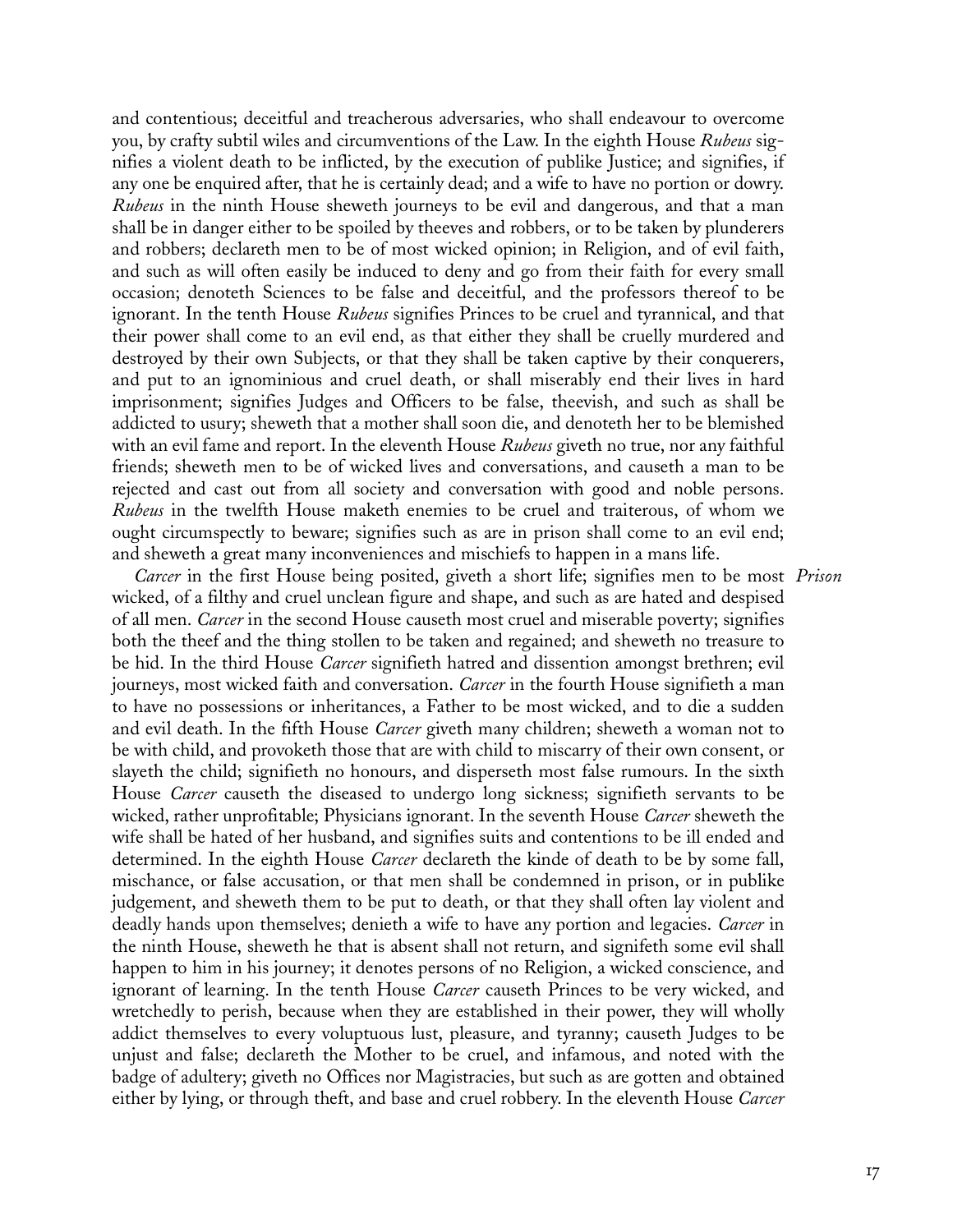causeth no friends, nor love, nor favour among men. In the twelfth House it raiseth enemies, detaineth in prison, and inflicteth many evils.

*Sorrow. Tristitia* in the first House doth no abbreviate life, but afflicteth it with many molestations; signifieth a person of good manners and carriage, but one that is solitary, and slow in all his business and occasions; one that is solitary, melancholy, seldom laughing, but most covetous after all things. In the second House it giveth much substance and riches, but they that have them, shall not enjoy them, but shall rather hide them, and shall scarce afford to themselves food or sustenance therefrom; treasure not to be found; neither shall the theef nor the theft. *Tristitia* in the third House signifieth a man to have few brethren, but sheweth that he shall outlive them all; causeth unhappy journeys, but giveth good faith. In the fourth House *Tristitia* consumeth and destroyeth fields, possessions and inheritances; causeth a Father to be old and of long life, and a very covetous hoorder up of money. In the fifth House it signifies no children, or that they shall soon die; sheweth a woman with child to bring forth a woman-child, giveth no fame nor honors. In the sixth House *Tristitia* sheweth that the sick shall die; servants shall be good, but slothful; and signifies cattel shall be of small price or value. In the seventh House *Tristitia* sheweth that the wife shall soon die, and declareth suits and contentions to be very hurtful, and determining against you. In the eighth House it signifies the kinde of death to be with long and grievous sickness, and much dolour and pain; giveth legacies and an inheritance, and indoweth a wife with a portion. *Tristitia* in the ninth House, sheweth that he that is absent shall perish in his journey; or signifies that some evil mischance shall happen unto him; causeth journeys to be very unfortunate, but declareth men to be of good Religion, devout, and profound Scholars. In the tenth House *Tristitia* signifes Princes to be severe, but very good lovers of justice; it causeth just Judges, but such as are tedious and slow in termining of causes; bringeth a Mother to a good old age, with integrity and honesty of life, but mixt with divers discommodities and misfortunes; it raiseth to great Offices, but they shall not be long enjoyed nor persevered in; it signifies such Offices as do appertain to the water, or tillage, and manuring of the Earth, or such as are to be imployed about matters of Religion and wisdom. In the eleventh House *Tristitia* signifies scarcity of friends, and the death of friends; and also signifies little love or favour. In the twelfth House it sheweth no enemies; wretchedly condemneth the imprisoned; and causeth many discommodities and disprofits to happen in ones life.

*Dragons*

*head.* increaseth riches and substance; saveth and concealeth a theef; and signifies treasure to be *Caput Draconis* in the first House augmenteth life and fortune. In the second House he hid. In the third House *Caput Draconis* giveth many brethren; causeth journeys, kinsmen, and good faith and credit. In the fourth House he giveth wealthy inheritances; causeth the Father to attain to old age. In the fifth House *Caput Draconis* giveth many children; signifies women with child to bring forth women-children, and oftentimes to have twins; it sheweth great honours and fame; and signifies news and rumours to be true. *Caput Draconis* in the sixth House increaseth sickness and diseases; signifieth the Physician to be learned; and giveth very many servants and chattel. In the seventh House he signifieth a man shall have many wives; multiplies and stirreth up many adversaries and suits. In the eighth House he sheweth the death to be certain, increaseth Legacies and inheritances, and giveth a good portion with a wife. In the ninth House *Caput Draconis* signifies many journeys, many Sciences, and good Religion; and sheweth that those that are absent shall soon return. In the tenth House he signifies glorious Princes, great and magnificent